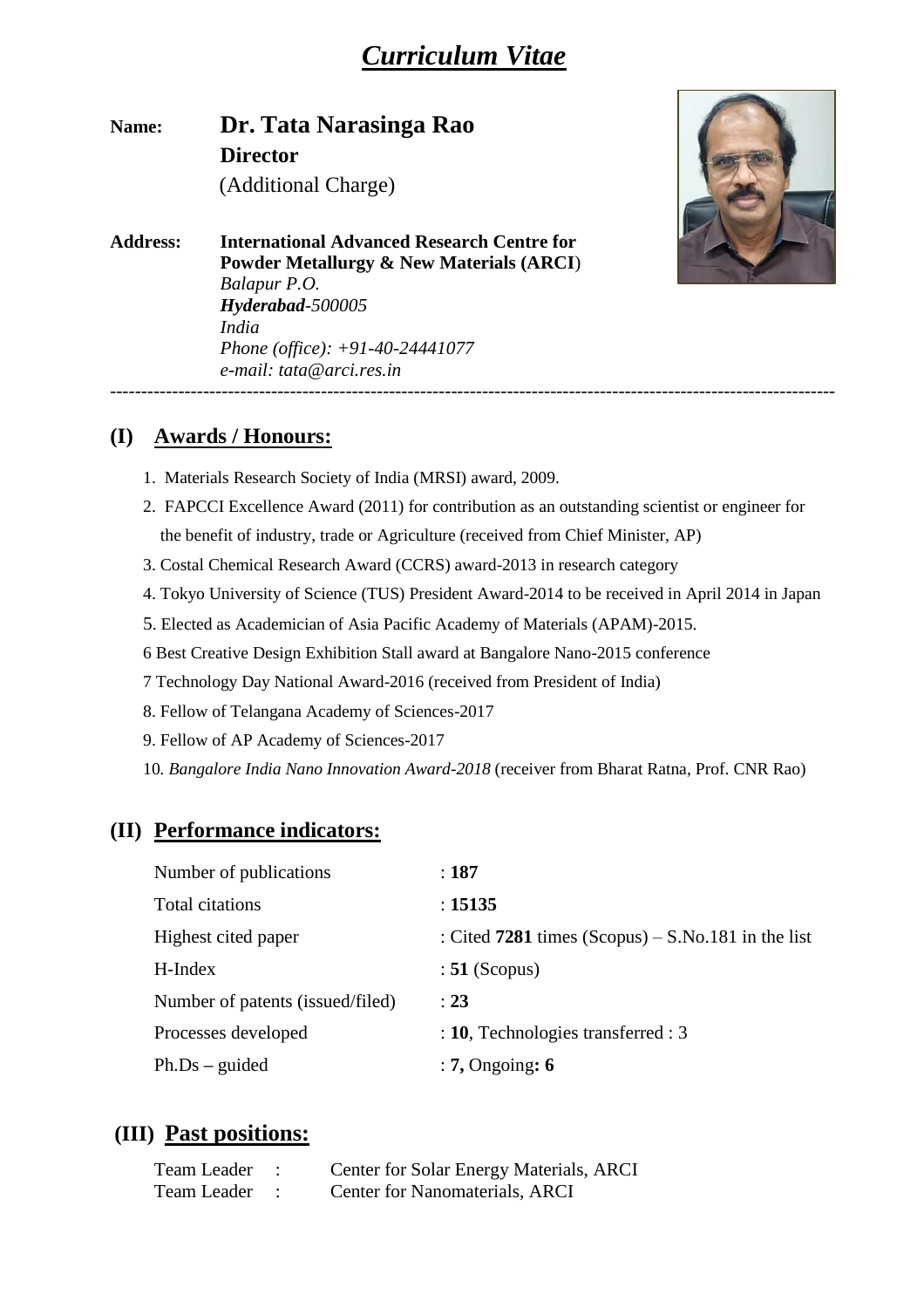Lecturer/PDF : University of Tokyo, Japan Research Associate: IIT-Madras, Chennai *Guest Faculty (past): University of Hyderabad & IIT Hyderabad*

# **Major contributions to technology missions of national importance**

#### **1. National Electric Mobility Mission:**

- **Dr. Rao is "Lead Scientist"** for development of technology for production of Li-ion battery materials and demonstration at industrial scale for electric vehicle (EV) applications
- Developed and demonstrated large scale production of LiFePO4 (LFP) cathode and Lithium titanate (LTO) anode for Li-ion batteries.
- Ready to transfer technology for LFP cathode, which is a key cathode material for EVs and highly relevant for India due to its high safety and low cost.
- **Dr. Rao is the "Principal investigator'** for project on development of first indigenized supercapacitor with capacity above1000F, 2.7V for EV applications.
- Developed activation process for Indian PetCoke (in collaboration with HPCL) to produce supercapacitor grade electrode material and performance benchmarked with global products.
- Demonstrated a prototype electric bicycle powered by ARCI-developed supercapacitors made form PetCoke-derived activated carbon electrodes.
- *Dr. TN Rao received Bangalore India Nano Innovation Award-2018 (receiver from Bharat Ratna, Prof. CNR Rao)*

#### **2. Nanotechnology mission**

- **Dr. Rao is a lead scientist** in technology demonstration and commercialization of nanotechnology in textile and water fields.
- Developed large-scale synthesis process of nanosilver suspensions for antibacterial textile applications and technology transferred to Indian company for commercialization.
- Developed large-scale synthesis process of photocatalytic nano-TiO2 suspensions for self-cleaning textile applications and technology transferred to Indian company for commercialization.
- Demonstrated nano-size importance in high performance Li-ion battery materials (cathode and anodes)

*(Dr. Rao received (on behalf of ARCI) "Technology Day National Award-2016" for the above technologies)--- (received from President of India)*

#### **3. National solar mission**

**• Dr. Rao is Principal investigator** of an India-USA consortium project (SERIIUS) for development of solar thermal and thin film solar photovoltaic devices by vacuum and non-vacuum methods.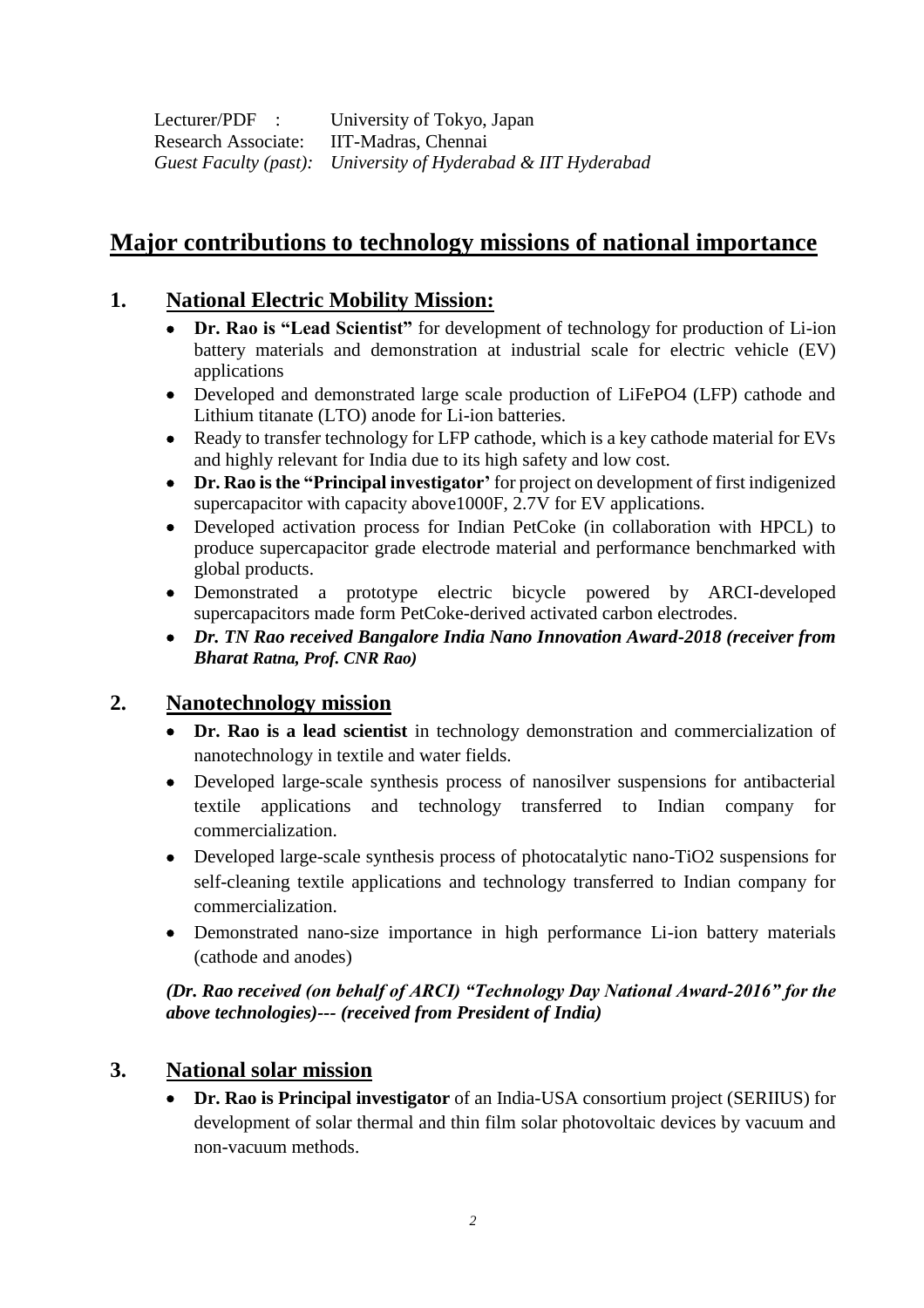- The project led to the demonstration of medium temperature cost-effective solar thermal absorber tubes and the technology transferred to an Indian industry for process heat applications.
- Easy-to-clean coatings for dust mitigation of PV panels and development of CIGSbased thin film solar PV devices were demonstrated.

## **4. Technologies developed and commercialized for Disinfection of Covid-19:**

- Developed a UVC-Trolley for disinfection of hospitals to fight against COVID-19 in collaboration with University of Hyderabad and Mekins Industries Ltd. Hyderabad.
- Developed a UVC cabinet for disinfection of objects in research laboratories and commercial establishments in collaboration with Mekins Industries Ltd.
- Developed UVC-baggage scanner (KritiScan UV) for a rapid disinfection of baggage at airports, in collaboration with Vehant Industries Ltd., New Delhi.

### **(IV) Technology and business development**

- *1. Identifying industrial needs and targets of national missions (Eg., National Electric Mobility Mission, Nanotechnology Mission)*
- *2. Planning technology road map based on emerging technologies and needs in Materials Engineering (Eg., Materials for Li ion batteries, Materials for smart agriculture, water technologies)*
- *3. Identifying the right industrial partners for technology/business development (Eg., HPCL, Toyota Tsucho, Travencore Titanium, SPEL-Pune, Resil chemicals-Bangalore, Parisara Bio-Renewables, etc.)*
- *4. Drafting agreements (MOU / NDA) with government Institutes/Industries for Technology collaboration. (Eg., IMMT Bhubaneswar, VSSC-Tiruvnthapuram, Bromine Technologies, Isreal, Sri Chitra Institute, Tiruvanthapuram etc.)*
- *5. Planning business models (start-ups, incubators, technology licensing, Section 8 company etc.)*
- *6. Identifying the potential for in-house technologies, facilitating patent (IP) filing, connecting suitable partners for technology development through higher TRL levels.*

## **(V) Teaching and Academics:**

Dr. Tata Narasinga Rao is known for his excellent teaching skills and passion for teaching. Dr. Tata N. Rao was Lecturer at the Department of Applied Chemistry at the University of Tokyo for one and half years, teaching Materials Science and Electrochemistry for B.Tech level students. He was requested to teach Physical Chemistry for B. Tech.s, at IIT Hyderabad, in the very first year when it was established. Dr. Rao taught Nanotechnlogy (synthesis techniques) to M. Tech, Nanotechnology students in the past at the school of Engineering Sciences, University of Tokyo for one semester. Dr. Rao also gave guest lectures at various faculty improvement programmes held at JNTU, Osmania University, NITW, University of Hyderabad etc. He is also on various Board of studies at Andhra University, JNTUH, and University of Hyderabad.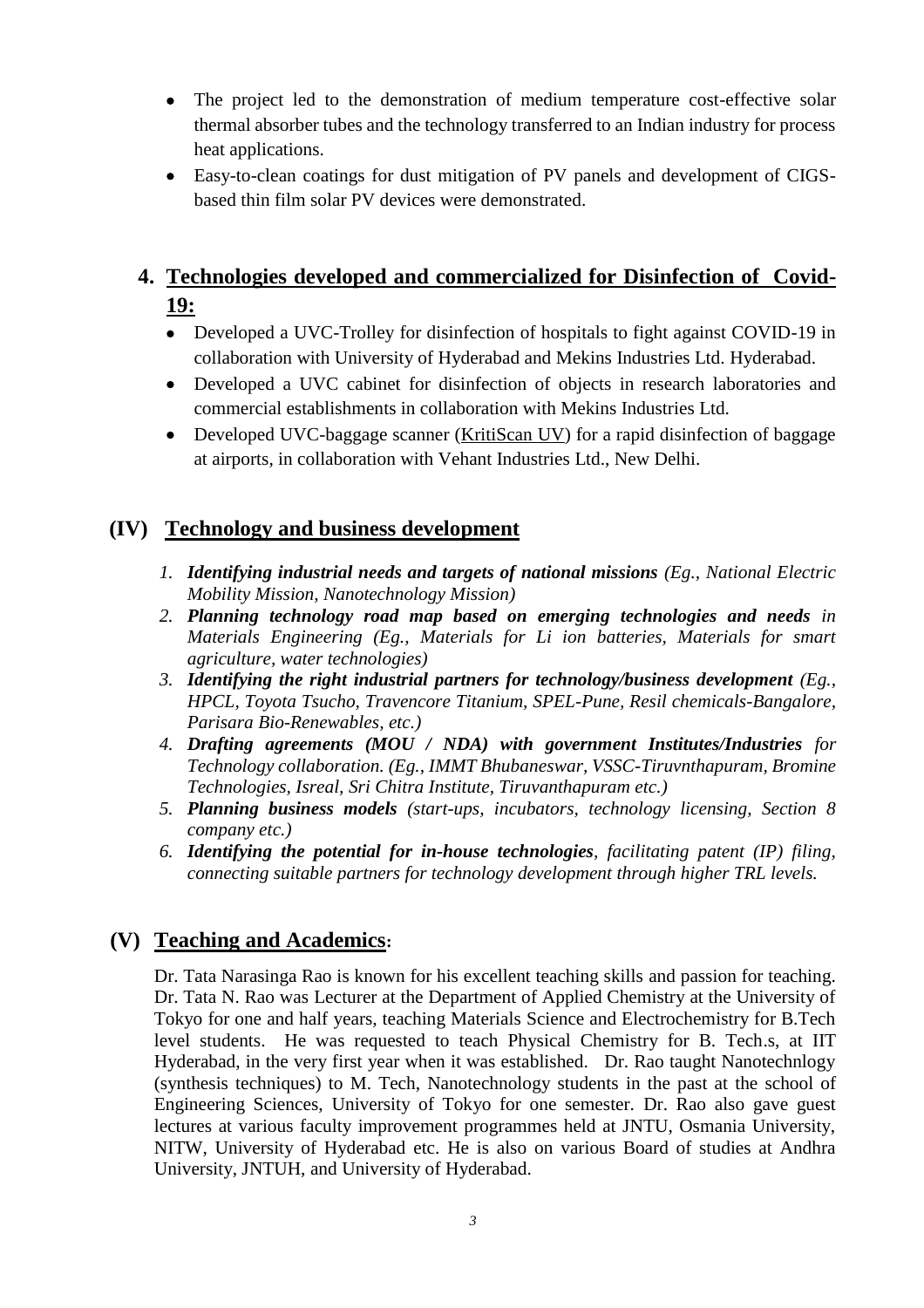#### **(VI) Education & research experience:**

- [1] Director (Additional Charge) (2021-Present)
- [2] Scientist 'G' and Associate Director (2015-2021)
- [3] Scientist 'F' (October 2008-2015), Scientist 'E' (2003-2008) **Team Leader** Centre for Nanomaterials and Centre for Solar Energy Materials, ARCI, Hyderabad.
- [4] Lecturer, Department of Applied Chemistry, The University of Tokyo, Japan (October 2001-March 2003)
- [5] Postdoctoral Researcher, Department of Applied Chemistry, The University of Tokyo, Japan (January 1996-October 2001)
- [6] Postdoctoral Researcher, IIT Madras, Chennai (June 1994 to Jan 1996) Address: Material Science Research Center, Indian Institute of Technology, Madras 600036, India
- [7] Ph.D. (Chemistry), Banaras Hindu University, Varanasi (1989-94)

### **(VII) List of Publications**

#### **Papers published:**

- 1. Lal bahadur and **Tata N. Rao**, "Photoelectrochemical Studies of Cobalt doped ZnO Sprayed Thin Film Semiconductor Electrodes in Acetonitrile Medium" *Sol. Energy Mater. Sol. Cells.,* 27 (1992) 347.
- 2. Lal bahadur, J.P.Panday, and **Tata N. Rao**, "Photoelectrochemistry of ZnO Thin Film Electrode Sensitized by an Oxouranium (VI) Complex in an Acetonitrile Photocell" *Proc. Indian Acad. Sci. (Chem. Sci. )*,105 Nos.4/5 (1993)235.
- 3. Lal bahadur, **Tata N. Rao** and J.P.Panday, "Extension of the spectral response of Sprayed ZnO Thin Film Electrodes Induced by Nickel and Cobalt Doping" *Semicond. Sci. Technol.*, 9, (1994) 275.
- 4. K. V. G. Kutty, C. K. Mathews, **Tata N. Rao** and U. V. Varadaraju, "Oxide ion conductivity in some substituted rare earth pyrozirconates" *Solid State Ionics.* 80 (1995) 99.
- 5. Lal bahadur and **Tata N. Rao**, "Photoelectrochemical investigations on particulate ZnO thin film electrodes in non-aqueous solvents" *J. Photochem. Photobiol. A:Chem* 91 (1995) 233.
- 6. **Tata N. Rao** and Lal bahadur, "Photoelectrochemical studies of dye sensitized particulate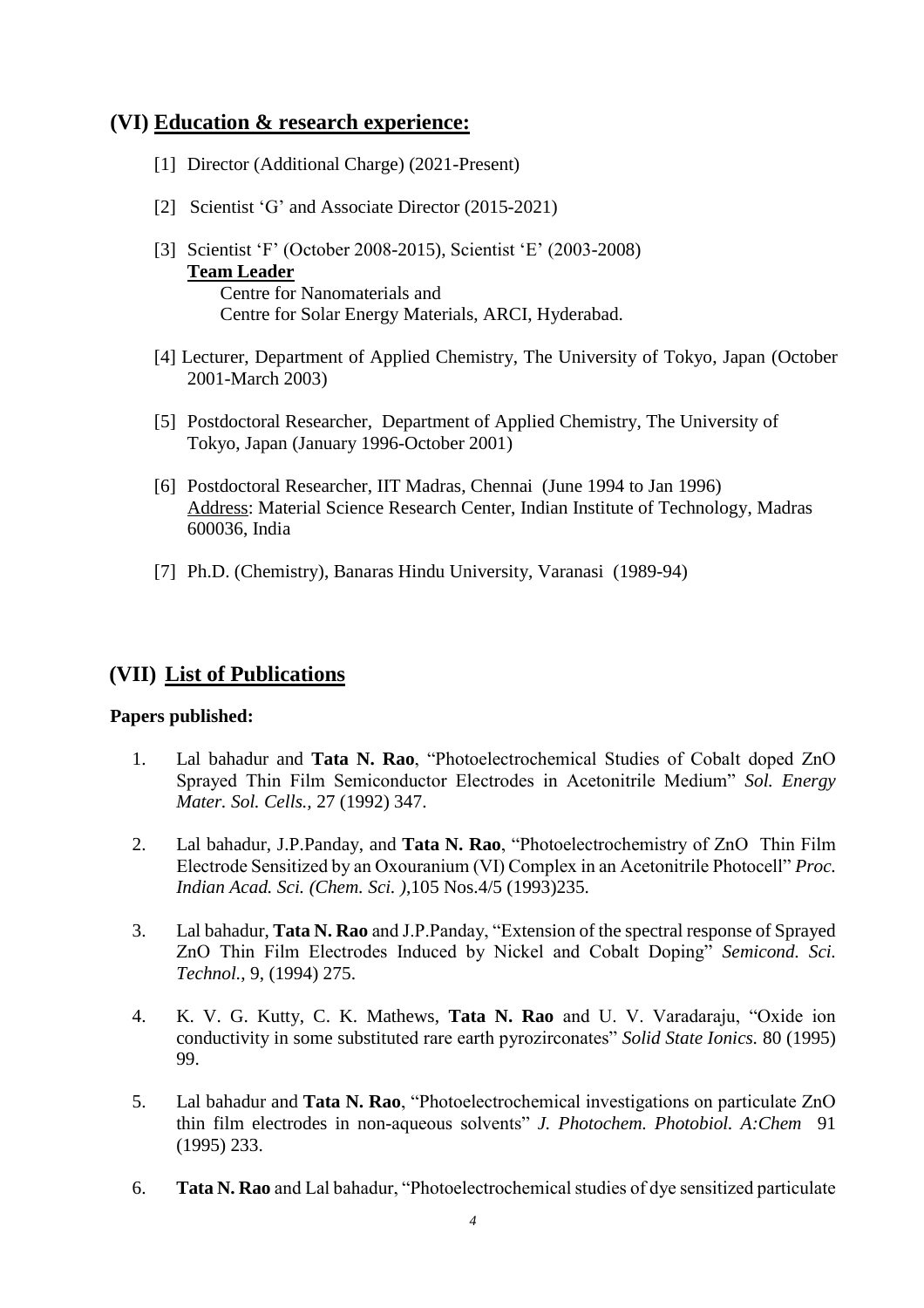ZnO thin film electrodes" *J. Electrochem.soc.*, 144, No. 1 (1997) 179.

- 7. Y. Komoda, **Tata N. Rao** and A. Fujishima, "Photoelectrorheology of TiO<sup>2</sup> Nanoparticle Suspensions" *Langmuir* 13 (1997) 1371.
- 8. **Tata N. Rao,** Y. Komoda and A. Fujishima "Photoeffects on Electrorheological Properties of TiO<sup>2</sup> Particle Suspensions" *Chemistry Letters* (1997) 307.
- 9. N. Sakai, Y. Komoda, **Tata N. Rao** and A. Fujishima "Effect of adsorbed water on the photoelectrorheology of TiO<sub>2</sub> particle suspensions" J. Electroanal. Chem.,  $445$  (1998) 1.
- 10. Y. Komoda, N. Sakai, **Tata N. Rao**, D. A. Tryk and A. Fujishima "Photoelectrorheological phenomena involving TiO<sup>2</sup> particle suspensions" *Langmuir* , 14 (1998) 1081.
- 11. Y. Komoda, **Tata N. Rao**, D. A. Tryk, A. Fujishima, "Influence of the rotation rate of a rotary viscometer on the photoelectrorheologial properties of  $TiO<sub>2</sub>$  particle suspensions" *J. Electroanal. Chem*., 459 (1998) 155.
- 12. A. Fujishima, D. A. Tryk and **Tata N. Rao**, "New Approaches in CO<sub>2</sub> reduction" *Studies in surface science and catalysis* , B. Delmon and J. T. Yates (Eds.) Vol 114, page 31, 1998 Elsevier Science B. V.
- *13.* **Tata N. Rao**, D. A. Tryk, K. Hashimoto, A. Fujishima, "Band-edge movements of semiconducting diamond in aqueous electrolyte induced by anodic surface treatment" *J. Electrochem. Soc.,* 146 (1999) 680*.*
- 14. **Tata N. Rao**, I. Yagi, T. Miwa, D. A. Tryk and A. Fujishima, "Electrochemical oxidation of NADH at highly boron-doped diamond electrodes" *Anal. Chem*., 71 (1999) 2506.
- 15. Y. Ohko, K. Ikeda, **Tata N. Rao**, K. Hashimoto and A. Fujishima, "Photocatalytic reaction kinetics on  $TiO<sub>2</sub>$  thinfilms under light-limited and mass transport-limited conditions" *Zeitschrift für Physikalische Chemie,* 213 (1999) S. 33.
- 16. B. V. Sarada, **Tata N. Rao**, D. A. Tryk, A. Fujishima, "Electrochemical characterization of highly boron-doped diamond microelectrodes in aqueous electrolytes" *J. Electrochem. Soc*., 146 (1999)1469.
- 17. Y. Maeda, K. Sato, R. Ramaraj, **Tata N. Rao**, D. A. Tryk and A. Fujishima, "The electrochemical response of highly boron-doped conductive diamond electrodes to  $Ce^{3+}$ ions in aqueous solution" *Electrochimica Acta* 44 (1999) 3441.
- 18. A. Fujishima, **Tata N. Rao**, E. Popa, B. V. Sarada, I. Yagi, D. A. Tryk, "Electroanalysis of dopamine and NADH at conductive diamond electrodes*" J. Electroanal*. *Chem.,* 473 (1999) 179. Cited:
- 19. B. V. Sarada, **Tata N. Rao**, D. A. Tryk and A. Fujishima, "Electrochemical detection of serotonin at diamond electrode." *Chem. Lett.*, (1999) 1213*.*
- 20. B. V. Sarada, **Tata N. Rao**, D. A. Tryk and A. Fujishima, "Electroanalytical applications of conductive diamond electrodes" *New Diamond and Frontier Carbon Technology,* 9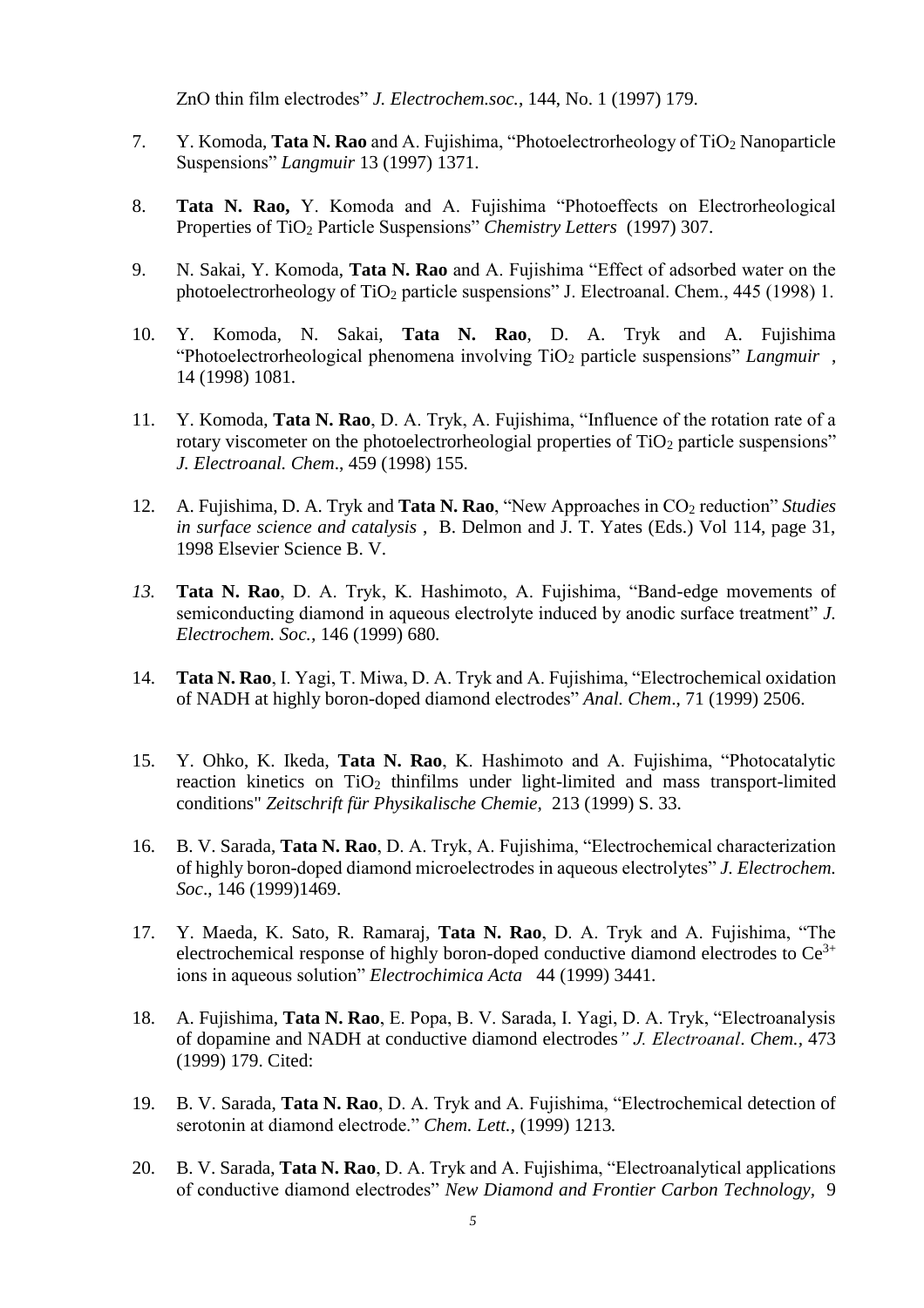(1999) 365.

- 21. A. Fujishima, **Tata N. Rao**, and D. A. Tryk, "TiO<sup>2</sup> Photocatalysts and diamond Electrodes." *Electrochim. Acta*, 45 (2000) 4683.
- 22. K. Honda, **Tata N. Rao**, D. A. Tryk and A. Fujishima, M. Watanabe, K. Yasui and H. Masuda, "Electrochemical characterization of nanoporous honeycomb diamond electrode as an electrical double-layer capacitor" *J. Electrochem. Soc*., 147 (2000) 659.
- 23. B. V. Sarada, **Tata N. Rao**, D. A. Tryk and A. Fujishima, "Electrochemical oxidation of histamine and serotonin at highly boron-doped diamond electrodes" *Anal. Chem*., 72 (2000) 1632.
- 24. H. Masuda, M. Watanabe, K. Yasui, D. A. Tryk, **Tata N. Rao** and A. Fujishima, "Fabrication of Nanostructured Diamond Honeycomb Film" *Advanced Materials*, 12 (2000) 444.
- 25. **Tata N. Rao**, B. V. Sarada, D. A. Tryk and A. Fujishima, "Electroanalytical study of sulfa drugs at diamond electrodes and their determination by HPLC with amperometric detection" *J. Electroanal*. Chem.,491 (2000) 175.
- 26. M. Yoshimura, K. Honda, R. Uchikado, T. Kondo, **Tata N. Rao**, D. A. Tryk, A. Fujishima, Y. Sakamoto, K. Yasui and H. Masuda, "Electrochemical Characterization of Nanoporous Honeycomb Diamond Electrodes in Nonaqueous Electrolytes" *Diamond and Related Materials*, 10 (2001) 620.
- 27. H. Masuda, K. Yasui, M. Waanabe, K. Nishio, **Tata N. Rao** and A. Fujishima, "Fabrication of ordered diamond/metal nanocomposite structures" *Chem. Lett*. (2000) 1112.
- 28. R. Uchikado, **Tata N. Rao**, D. A. Tryk and A. Fujishima, "Metal-modified electrode as an electrochemical detector for glucose" *Chem. Lett*., (2001) 144 .
- 29. H. Masuda, T. Yanagishita, K. Yasui, K. Nishio, I. Yagi, **Tata N. Rao** and A. Fujishima, "Synthesis of well-aligned diamond nanocylinders" *Adv. Mat.,* 13 (2001) 247.
- 30. D. A. Tryk, K. Tsunozaki, **Tata N. Rao** and A. Fujishima, "Relationships between surface character and electrochemical processes on diamond electrodes: dual roles of surface termination and near-surface hydrogen" *Diamond and Related Materials*, 10 (2001) 1804.
- 31. N. Spataru, **Tata N. Rao**, D. A. Tryk and A. Fujishima, "Determination of nitrite and nitrogen oxides by anodic voltammetry at conductive diamond electrodes." *J. Electrochem. Soc*., 148 (2001) E112.
- 32. K. Honda, **Tata N. Rao**, D. A. Tryk and A. Fujishima, M. Watanabe, K. Yasui and H. Masuda, "Impedance characteristics of the nanoporous honeycomb diamond electrodes for electrical double layer capacitor applications." *J. Electrochem. Soc*., 148 (2001) A668.
- 33. K. Honda, M. Yoshimura, **Tata N. Rao**, D. A. Tryk and A. Fujishima, K. Yasui, Y. Sakamoto, K. Nishio and H. Masuda, "Electrochemical properties of Pt-modified nanohoneycomb diamond electrodes" *J. Electroanal. Chem*., 514 (2001) 35.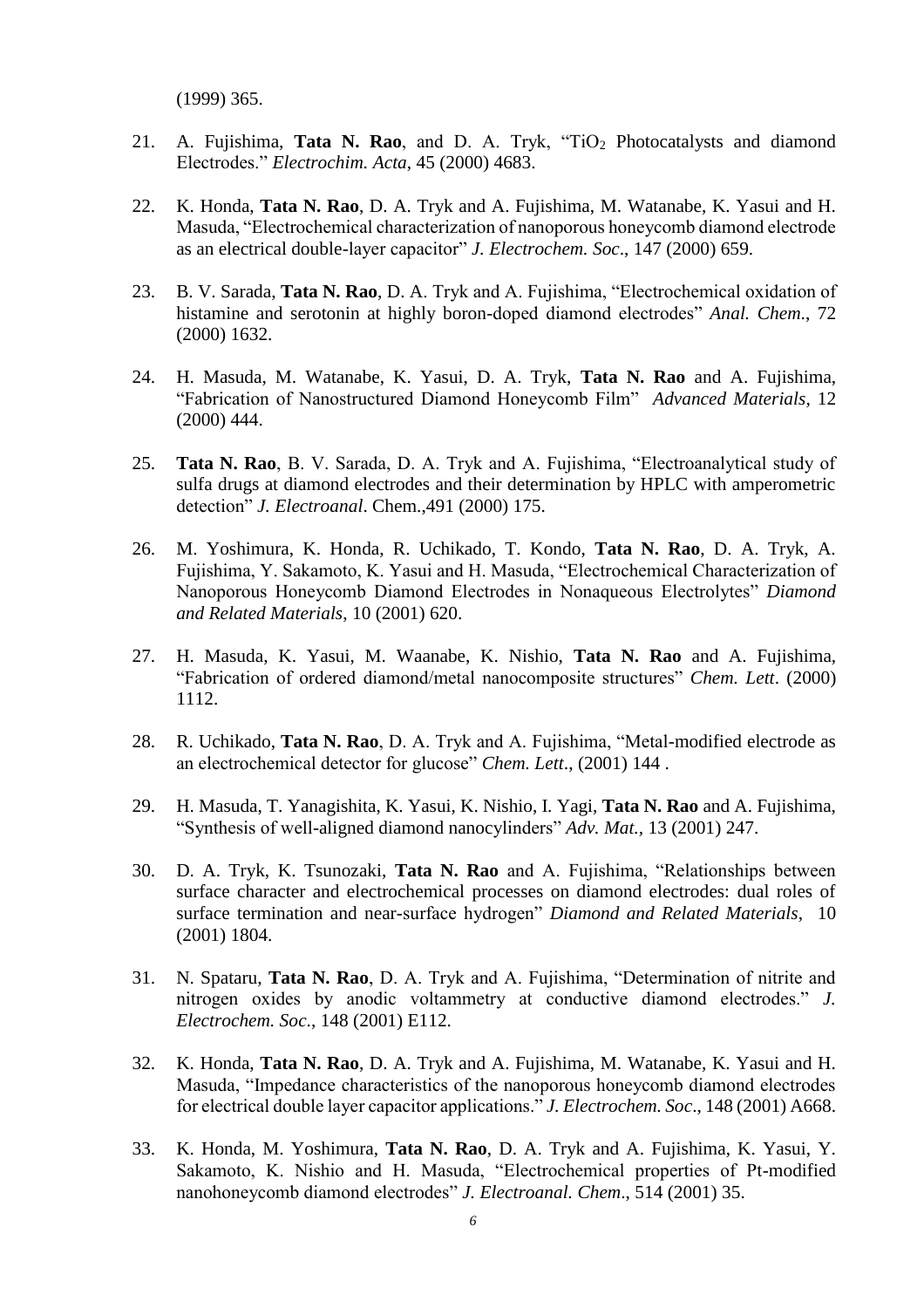- 34. H. Masuda, M. Watanabe, K. Yasui, K. Nishio, M. Nakao, T. Tamamura, **Tata N. Rao** and A. Fujishima, "Fabrication of through-hole membranes by oxygen plasma etching using anodic porous alumina mask" *Electrochem. Solid-State Lett*., 4 (2001) G101.
- 35. A. Fujishima and **Tata N. Rao**, "New directions in structuring and electrochemical applications of boron-doped diamond thin films." *Diamond and Related Materials*, 10 (2001) 1799.
- 36. M. Yoshimura, K. Honda, R. Uchikado, T. Kondo, **Tata N. Rao**, D. A. Tryk, A. Fujishima, Y. Sakamoto, K. Yasui and H. Masuda, "Factors controlling the electrochemical potential window for diamond electrodes in non-aqueous electrolytes" *Diamond and Related Materials*, 11 (2002) 67.
- 37. C. Terashima, **Tata N. Rao**, B. V. Sarada, D. A. Tryk and A. Fujishima, "Electrochemical oxidation of chlorophenols at boron-doped diamond electrode and their determination by high-performance liquid chromatography with amperometric detection" *Anal. Chem.,* 74 (2002) 895.
- 38. T. A. Ivandini, B. V. Sarada, C. Terashima, **Tata N. Rao**, D. A. Tryk and A. Fujishima, "Electrochemical detection of tricyclic antidepressant drugs by HPLC using highly boron-doped diamond eletrode" *J. Electroanal. Chem.,* 521 (2002) 117.
- 39. **Tata N. Rao**, B. H. Loo, B. V. Sarada, C. Terashima and A. Fujishima, "Electrochemical detection of carbamate pesticides at conductive diamond electrodes" *Anal Chem.,* 74 (2002) 1578.
- 40. T. Kondo, .Y Einaga, B. V. Sarada, **Tata. N. Rao** D. A. Tryk, and A. Fujishima, "Homoepitaxial single-crystal boron-doped diamond electrodes for electroanalysis" *J. Electrochem. Soc,* 149 (2002) E179.
- 41. K. Ohnishi, Y. Einaga, H. Notsu, C. Terashima, **Tata N. Rao**, S-G. Park and A. Fujishima, "Electrochemical glucose detection using nickel-implanted boron-doped diamond electrodes" *Electrochem. Solid-State Lett*., 5 (2002) D1-D3.
- 42. K. Tsunozaki, Y. Einaga, **Tata N. Rao** and A. Fujishima, "Fabrication and electrochemical characterization of boron-doped diamond microdisc array electrodes", *Chem. Lett.,* (2002) 502.
- 43. M. Yoshimura, K. Honda, T. Kondo, **Tata N. Rao**, D. A. Tryk, A. Fujishima, "Electrochemical Examination of the Ascorbic Acid Radical Anion in Non-Aqueous Electrolyte" *Electrochim. Acta*, 47 (2002) 4387.
- 44. K. Honda, M. Yoshimura, R. Uchikado, T. Kondo, **Tata N. Rao**, D. A. Tryk, A. Fujishima, M. Watanabe, K. Yasui, H. Masuda, "Electrochemical Characteristics for redox systems at nano-honeycomb diamond" *Electrochim. Acta*, 47 (2002) 4373.
- 45. O. Chailapakul, W. Siangproh, B. V. Sarada, C. Terashima, **Tata N. Rao**, D. A. Tryk and A. Fujishima, "The electrochemical oxidation of homocysteine at boron-doped diamond electrodes with application to HPLC amperometric detection" *Analyst,* 127 (2002) 1164.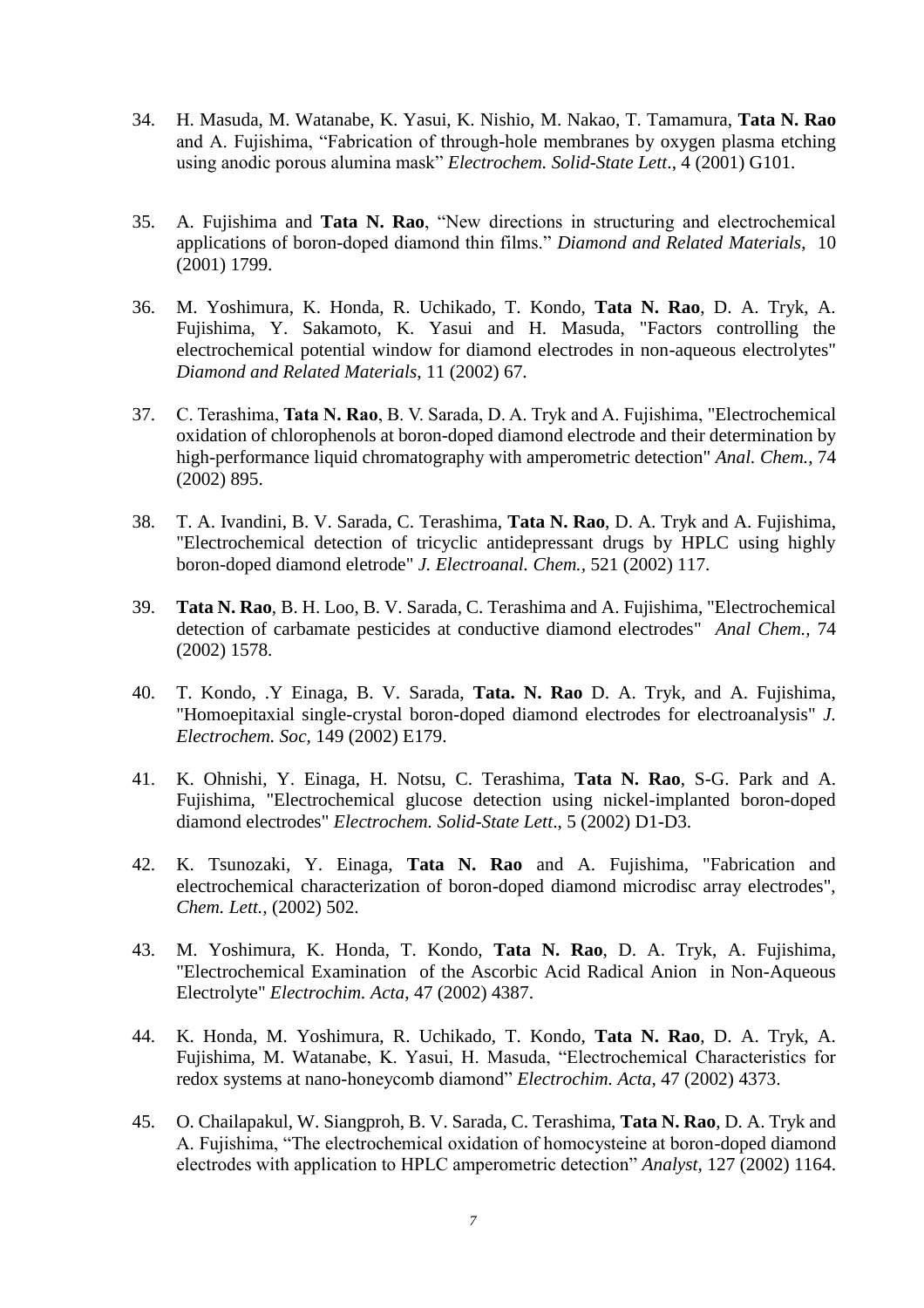- 46. C. Terashima, **Tata N. Rao**, B. V. Sarada and A. Fujishima, "Amperometric Detection of Oxidized and Reduced Glutathione at Anodically Pretreated Diamond Electrodes" *Chem. Lett*. 32 (2003) 136.
- 47. H. Olivia, B. V. Sarada, D. Shin, **Tata N. Rao**, and A. Fujishima, "Selective amperometric detection of dopamine using OPPy-modified diamond microsensor system" *Analyst*, 127 (1572) 2002.
- 48. C. Terashima, **Tata N. Rao**, B. V. Sarada N. Spataru and A. Fujishima, Electrodeposition of Hydrous Iridium Oxide on Conductive Diamond Electrodes for Catalytic Sensor Applications" *J. Electroanal. Chem*., 544 (2003) 65.
- 49. K. Honda, M. Yoshimura, **Tata N. Rao**, and A. Fujishima, "Electrogenerated chemiluminescence of the ruthenium tris(2,2')bipyridyl/amines system on boron-doped diamond electrode" *J. Phys. Chem*., 107 (2003) 1653.
- 50. C. Terashima, **Tata N. Rao**, B. V. Sarada and A. Fujishima, "Direct electrochemical oxidation of disulfides at boron-doped diamond electrodes" *Anal. Chem*., 75 (2003) 1564.
- 51. T. A. Ivandini, B. V. Sarada, C. Terashima, **Tata. N. Rao**, D. A. Tryk, H. Ishiguro, Y. Kubota and A. Fujishima, Gradient HPLC of Leucine-Enkephalin peptide and its metabolites by electrochemical detection using highly boron-doped diamond electrode, *J. Chromatography B*, 791 (2003) 63.
- 52. N. Spataru, K. Tokuhiro, C. Terashima, **Tata N. Rao** and A. Fujishima, "Electrochemical reduction of carbon dioxide at ruthenium dioxide deposited on boron-doped diamond" *J. Appl. Electrochem*. 33 (2003) 1205.
- 53. T. A. Ivandini, B. V. Sarada, **Tata N. Rao,** A. Fujishima, "Electrochemical oxidation of underivatized nucleic acids at highly boron-doped diamond" *Analyst,* 128 (2003) 924.
- 54. J. F. Zhi, H. B. Wang, T. Nakashima, **Tata N. Rao** and A. Fujishima, "Electrochemical incineration of organic pollutants on boron-doped diamond electrode. Evidance for direct electrochemical oxidation pathway", *J. Phys. Chem.,* 107 (2003) 13389.
- 55. X. T. Zhang, I. Sutanto, T. Taguchi, Q. B. Meng, **Tata N. Rao**, A, Fujishima, H. Watanabe, T. Nakamori and M. Uragami, "Al<sub>2</sub>O<sub>3</sub>-coated nanoporous TiO<sub>2</sub> electrode for solid-state dye-sensitized solar cell*" Sol. Energ. Mat. Sol. Cells*, 80 (2003) 315.
- 56. **Tata N. Rao**, T. A. Ivandini, C. Terashima, B. V. Sarada and A. Fujishima, "Applications of bare and modified diamond electrodes in electroanalysis" *New Diamond and Frontier Carbon Technology,* 13 (2003) 79.
- 57. T. Taguchi, X. T. Zhang, I. Sutanto, K. Tokuhiro,**Tata N. Rao**, H. Watanabe, T. Nakamori and M. Uragami and A. Fujishima, "Improving the performance of solid-state dye-sensitized solar cell using MgO-coated TiO<sup>2</sup> nanoporous film" *Chem. Commun*. 19 (2003) 2480.
- 58. L. Ouattara, I. Duo, T. Diaco, A. Ivandini, K. Honda, **Tata N. Rao**, A. Fujishima and Ch. Comninellis, "Electrochemical oxidation of ethylenediaminetetraacetic acid (EDTA) on BDD electrodes: Applications to waste water treatment" *New Diamond and Frontier Carbon Technology,* 13 (2003) 97.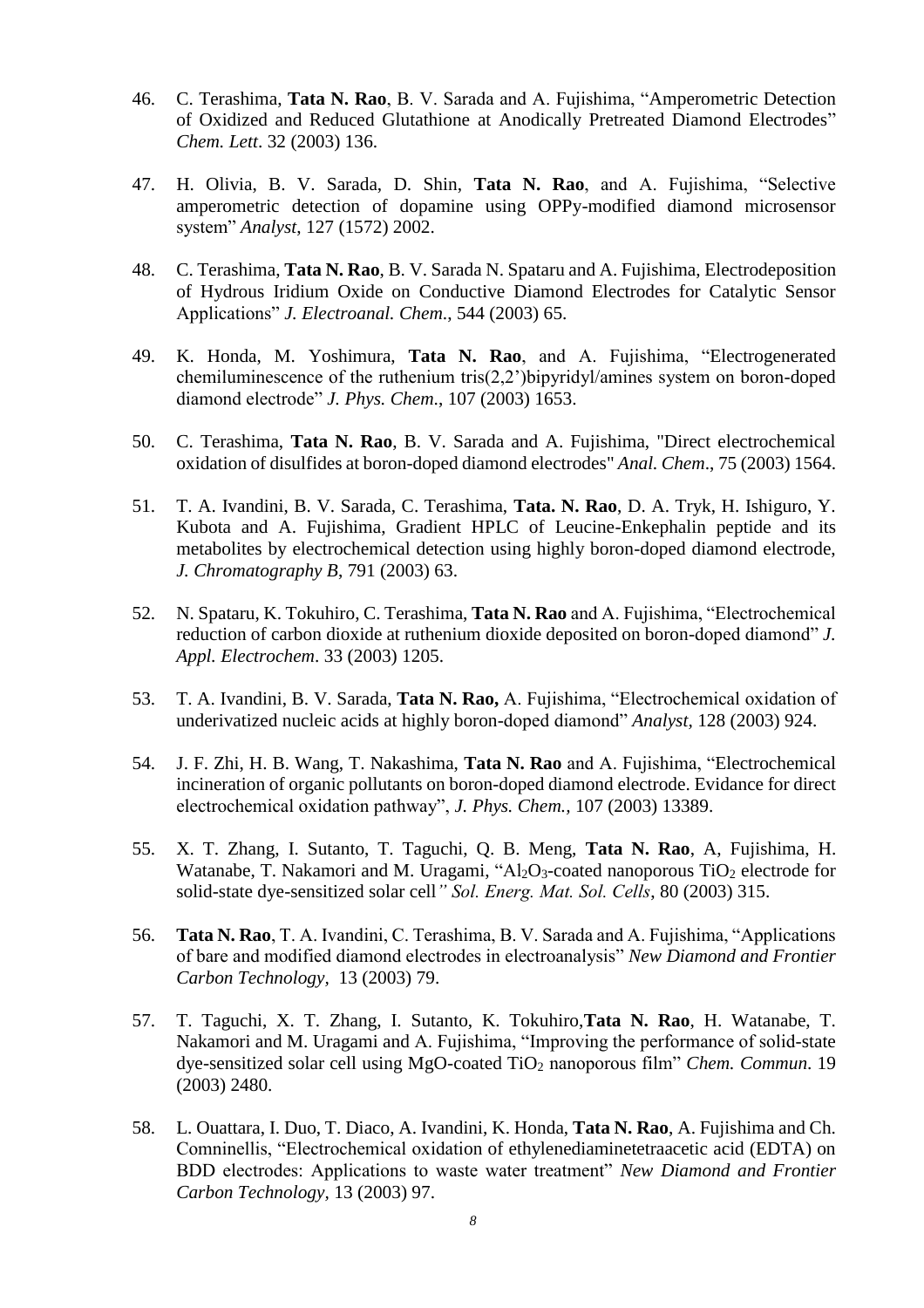- 59. M. Komatsu, **Tata N. Rao**, A. Fujishima, "Detection of hydroxyl radicals formed on an anodically polarized diamond electrode surface in aqueous media" *Chem. Lett.,* 32 (2003) 396.
- 60. Q. B. Meng, K. Takahashi, X. T. Zhang, I. Sutanto, **Tata N. Rao**, A. Fujishima, H. Watanabe, T. Nakamori and M. Uragami, "Fabrication of an efficient solid-state dye sensitized solar cell", *Langmuir*, 19 (2003) 3572.
- 61. T.A. Ivandini, **T. N. Rao**, A. Fujishima and Y. Einaga, "Electrochemical oxidation of oxalic acid at highly boron-doped diamond electrodes", *Analytical Chemistry,* 78 (2006) 3467-3471.
- 62. R.H. Tian, **Tata N. Rao**, Y. Einaga and J.F. Zhi, "Construction of two-dimensional arrays gold nanoparticles monolayer onto boron-doped diamond electrode surfaces" *Chemistry of Materials* 18 (2006) 939-945.
- 63. T.A. Ivandini, K. Honda, **Tata N. Rao**, A. Fujishima, Y. Einaga, "Simultaneous detection of Purinr and Pyrimidine at highly boron-doped diamond electrodes by using liquid chromatography" *Talanta* 71 (2007) 648-655.
- 64. Dibyendu Chakravarty, S.Bysakh, K.Muraleedharan. **Tata N.Rao** and R.Sundaresan, "Spark plasma sintering of MgO doped alumina with high hardness and fracture toughness" *Journal of the American Ceramic Society*, 91[1], 213-218, 2008.
- 65. Kaliyan Hembram, R. Vijay, Y. S. Rao and **Tata N. Rao** "Doped Nanocrystalline ZnO Powders for Non-linear Resistor Applications by Spray Pyrolysis Method" *Journal of Nanoscience and Nanotechnology* 9 (2009) 4376.
- 66. D. Chakravarty, H. Ramesh and **Tata N. Rao**, "High strength porous alumina by spark plasma sintering" *Journal of the European Ceramic Society* 29 (2009) 1361.
- 67. R. Subasri, M. Asha, K. Hembram, G.V.N. Rao and **Tata N. Rao**, " Microwave sintering of doped nanocrystalline ZnO and characterization for varistor applications, *Materials Chemistry and Physics* 124 (2010) 63.
- 68. R. Janardhanan, K. Murugan, H. Neha, **Tata N. Rao**, "Synthesis and surface chemistry of nanosilver particles" *Polyhedron* 12 (2009) 2522.
- 69. K. Madhav Reddy, **T.N. Rao**, K. Radha and J. Joardar, "Nanostructured Tungsten Carbides by Thermochemical Processing", *Journal of Alloys and Compounds*, 494 (2010) 404.
- 70. K. Madhav Reddy, **T.N. Rao**, J. Revathi and J. Joardar, "Structural stability of  $\alpha/\beta$ -Mo<sub>2</sub>C during thermochemical processing", *Journal of Alloys and Compounds*, 494 (2010) 396.
- 71. B.V. Sarada, C.L.P. Pavithra, M. Ramakrishna, **Tata N. Rao** and G. Sundararajan, Highly (111) Textured copper foils with high hardness and high electrical conductivity by pulse reverse electrodeposition, *Electrochemical and Solid State Letters*, 13 (2010) D40.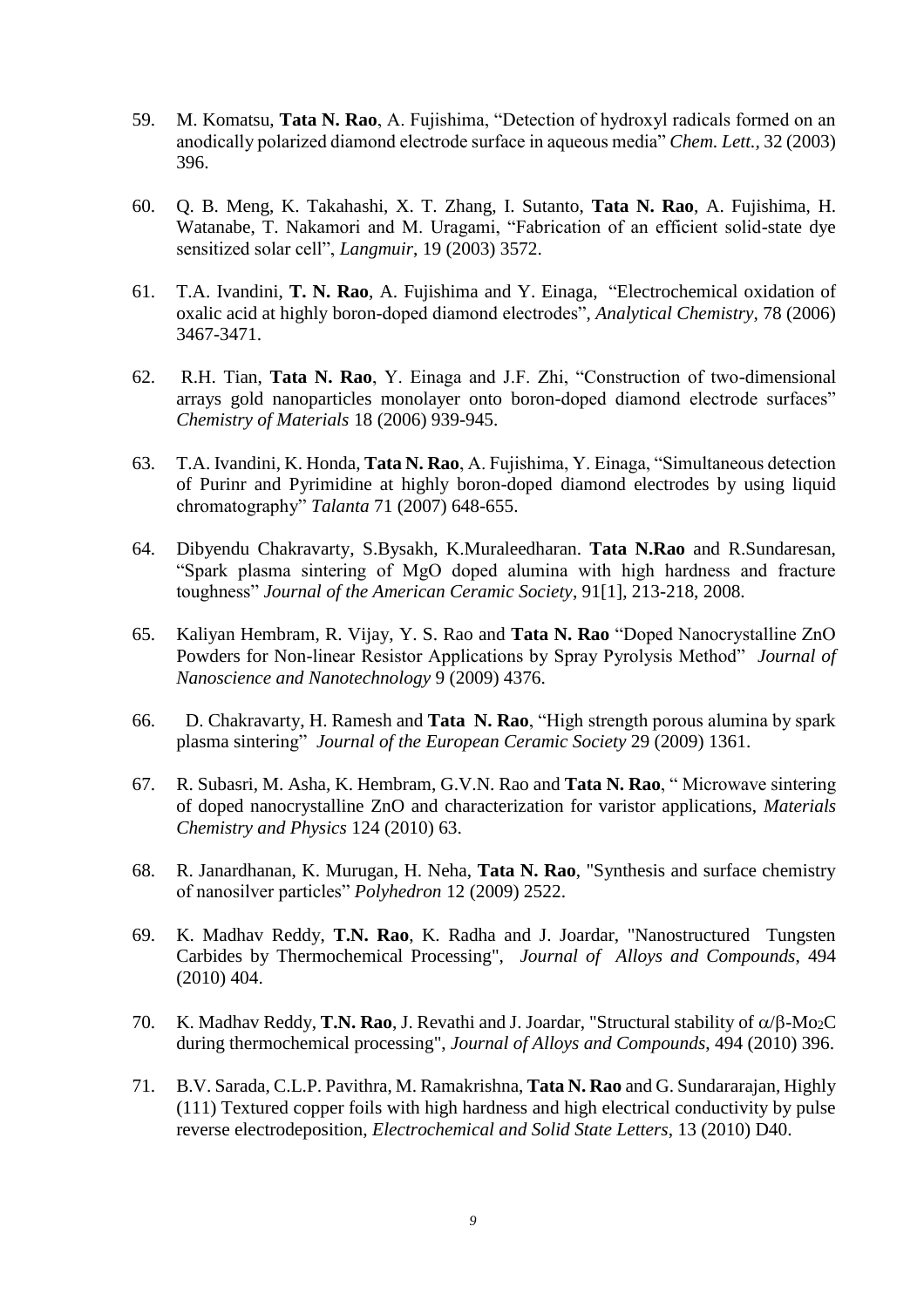- 72. K. Murugan, **Tata N. Rao**, A.S. Gandhi and B.S. Murthy, "Effect of aggregation of methylene blue dye on TiO2 surface in self cleaning studies", *Catalysis Communications*, 11 (2010) 518.
- 73. K. Murugan, **Tata N. Rao**, K. Radha and Hina Gokhale, "Microwave plasma process optimization to produce nano titania through design of experiments" *Materials and Manufacturing Processes* 26 (2011) 803 .
- 74. N.Y. Hebalkar, S. Acharya and **T.N. Rao**, Preparation of bi-functional silica particles for antibacterial and sef-cleaning surfaces, *J. Colloid & Interface*, 364 (2011) 24.
- 75. K. Murugan, **T.N. Rao**, GVN Rao, AS Gandhi, BS Murty, Effect of dehydration rate on non-hydrolytic TiO2 thin film processing: Structure, optical and photocatalytic performance studies, *Materials Chem. & Physics*, 129 (2011) 810.
- 76. D. Chakravarty, BV Sarada, SB Chandrasekhar, K. Saravanan and **T.N. Rao**, A novel method of fabricating porous silicon, *Mater. Sci. Engg. A*, 528 (2011) 7831.
- 77. V. Balek, **T. N. Rao**, D.A. Tryk, A. Fujishima, Diffusion structural diagnostics of polycrystalline boron-doped diamond films, *Thermochimica Acta*, 524 (2011) 104.
- 78. K. Hembram, D. Sivaprahasam and **Tata N. Rao**, "Combustion synthesis of doped nanocrystalline ZnO powders for varistor appliations" *J. European Ceramic Society*, 31 (2011) 1905.
- 79. K. Nischala, **Tata N. Rao**, and Neha Hebalkar, "Silica-silver core shell particles for antibacterial textile application" *Colloids & Surfaces B-Biointerfaces*, 82 (2011) 203.
- 80. K. M. Reddy, **Tata N. Rao** and J. Joardar, "Stability of nanostructured W-C phases during carburization of WO3" *Materials Chemistry and Physics*, 128 (2011) 121.
- 81. R. Subasri, M. Tripathi, K. Murugan, J. Revathi, G.V.N. Rao and **Tata N. Rao**, " Investigations on the photocatalytic activity of sol-gel derived plain and Fe3+/Nb5+ doped titania coatings on glass substrates" *Materials Chemistry and Physics* 124 (2010) 63.
- 82. K. Wegner, B. Schimmoeller, B. Thiebaut, C. Fernandez and **Tata N. Rao**, *KONA Powder and Particle Journal*, (2011)
- 83. A, Bhaskar, M. Deepa, **T.N. Rao** and U.V. Varadaraju "Enhanced Nanoscale Conduction Capability of a MoO<sub>2</sub>/Grapheme Composite for High Performance Anodes in Li ion Batteries", *Journal of Power Sources* 216 (2012) 169.
- 84. M. Chandra Sekhara Reddy, V. Vasudeva Rao, **T.N. Rao** and L. Syam Sundar, "Enhancement of Convective Heat Transfer Coefficient with  $TiO<sub>2</sub>$  Nanofluid in a Double Pipe Heat Exchanger", *International Journal of Nanotechnology and Applications*, Vol. 5, p 59-68, 2011.
- 85. S. Anadan, **T.N. Rao**, M. Sathis, D. Rangappa, I. Honma, M. Miyauchi, Superhydrophilic grapheme-loaded TiO2 thin film for self-cleaning applications, *ACS Applied Materials & Interfaces*, 5 (2013) 207.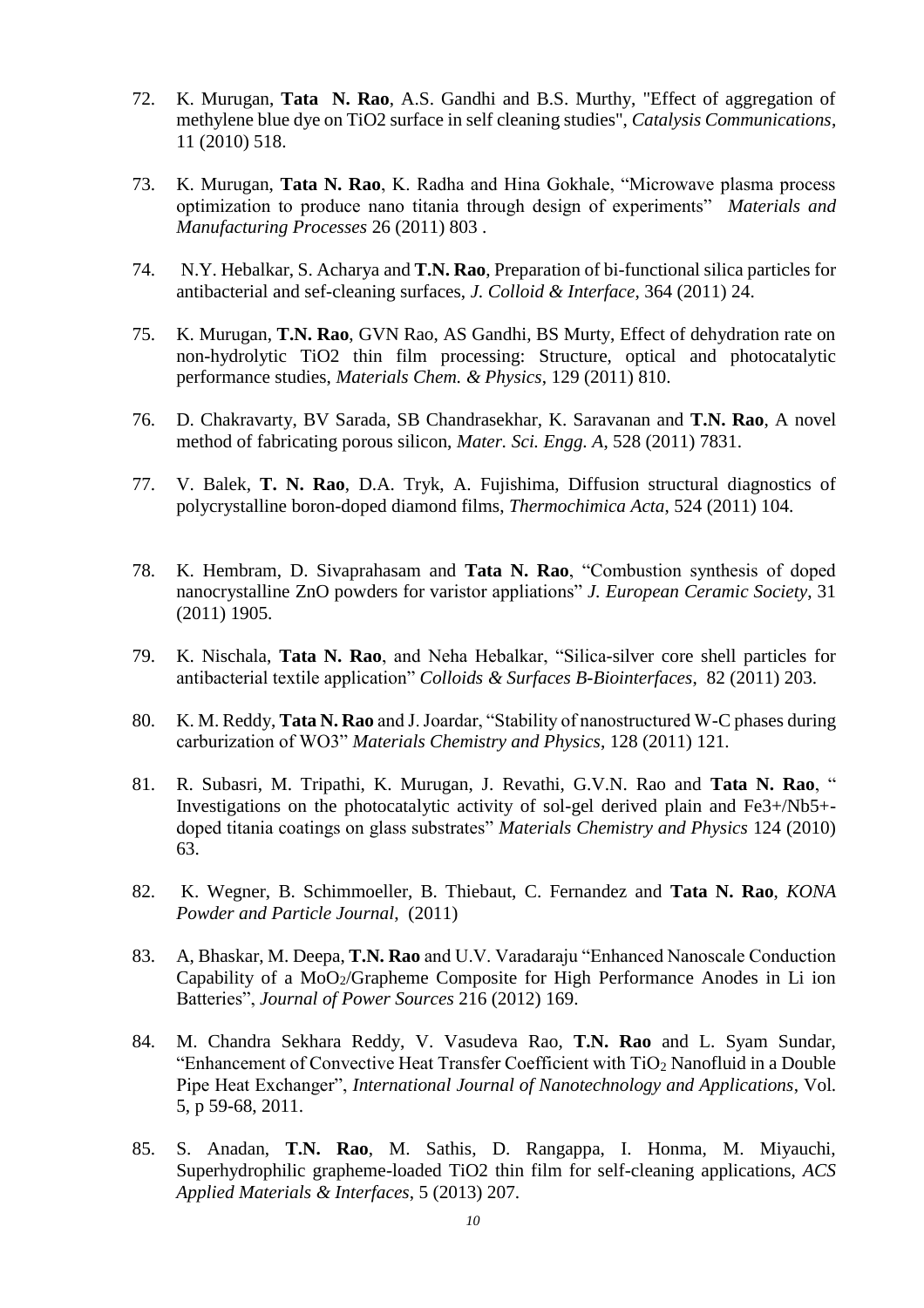- 86. A. Bhaskar, M. Deepa, **Tata. N. Rao** and U.V. Varadaraju, In-situ carbon coated Li2MnSiO4/C composites as cathodes for enhanced performance Li=ion batteries, , *J. Electrochem. Soc*., 159 (2012) A1954.
- 87. A. Bhaskar, M. Deepa and **Tata N. Rao**, MnO2/Multiwalled carbon nanotubes hybrid for use as a Li ion battery anode, *ACS Applied Meterials & Interfaces*, 5 (2013) 2555.
- 88. S. Sarma and **Tata N. Rao,** A novel method for measurement of porosity in nanofiber mat using pycnometer in filtration, *Journal of Engineered fibers and fabrics* 8 (2013) 132.
- 89. S. Anandan, **T.N. Rao**, R. Gopalan and Y. Ikuma, Fabrication of visible light driven Ndoped ordered mesoporous TiO2 photocatalysts and their photocatalytic applications, J. Nanoscience & Nanotechnology, *J. Nanosci. Nanotechnol*. 13 (2013) 1-6.
- 90. K. Hembram, D. Sivaprahasam. K. Wegner and **T. N. Rao**, Large-scale manufacture of ZnO nanorods by flame spray pyrolysis, *J. Nanopartcile Research*, 15 (2013) 1461.
- 91. K. Murugan, R. Subasri, **Tata N Rao**, A.S. Gandhi and B.S. Murthy, Synthesis, Characterization and demonstration of self-cleaning TiO2 coatings on glass and ceramic tiles. *Progress in Organic Coatings*, 76 (2013)1756.
- 92. Ch L. P. Pavithra B.V. Sarada R.V. Koteswararao, **Tata N. Rao**, and G. Sundararajan, A new electrochemical approach for the synthesis of copper-graphene composite foils with high hardness, *Scientific Reports*, DOI:10.1038/srep04049 (2014).
- 93. K.H. Anulekha, S.S.Chandra, V. Sritharan and **Tata N. Rao**, Fabrication and Surface Functionalization of Electrospun Polystyrene Submicron Fibres with Controllable Surface Roughness, *RSC Advances* 4, 12188-12197 (2014).
- 94. K.H. Anulekha, S.S. Chandra, and **Tata N. Rao**, Donut-shaped Li4Ti5)12 structures as a high performance anode material for Li ion batteries, *Small* DOI:10.1002/ssmall.201303894.
- 95. S. Bhuvaneswari, P.M. Pratheeksha, S. Anandan, D. Rangappa, R. Gopalan, and **Tata N. Rao**, Efficient reduced graphene oxide grafted porous Fe3O4 composite as a high performance anode materials for Li ion batteries., *Phys. Chem. Chem. Phys*, 16, 5284- 94, 2014..
- 96. SB Chandrasekhar, SS Sarma, M. Ramakrishna, PS babu, **Tata N Rao**, BP. Kashyap, Microstructure properties of hot extruded Cu-1wt% Al2O3 nano-composites synthesized by various techniques., *Materials Science and Engineering*, 53 (2014) 46.
- 97. K.H. Anulekha, S.S. Chandra, and **Tata N. Rao**, Electrochemical performance of Lithium Titanate submicron rods synthesized by sol gel/electrospinning, *Electroanalysis***,** DOI: 10.1002/elan.2004003.
- 98. A. Bhaskar, M. Deepa, M.Ramakrishna and **Tata N. Rao**, Poly (3,4 ethylenedioxythiophene) sheath over a SnO2 hollow spheres/graphene oxide hybrid for a durable anode in Li ion batteries, *J. Phys. Chem. C***,** 118 (2014) 7296.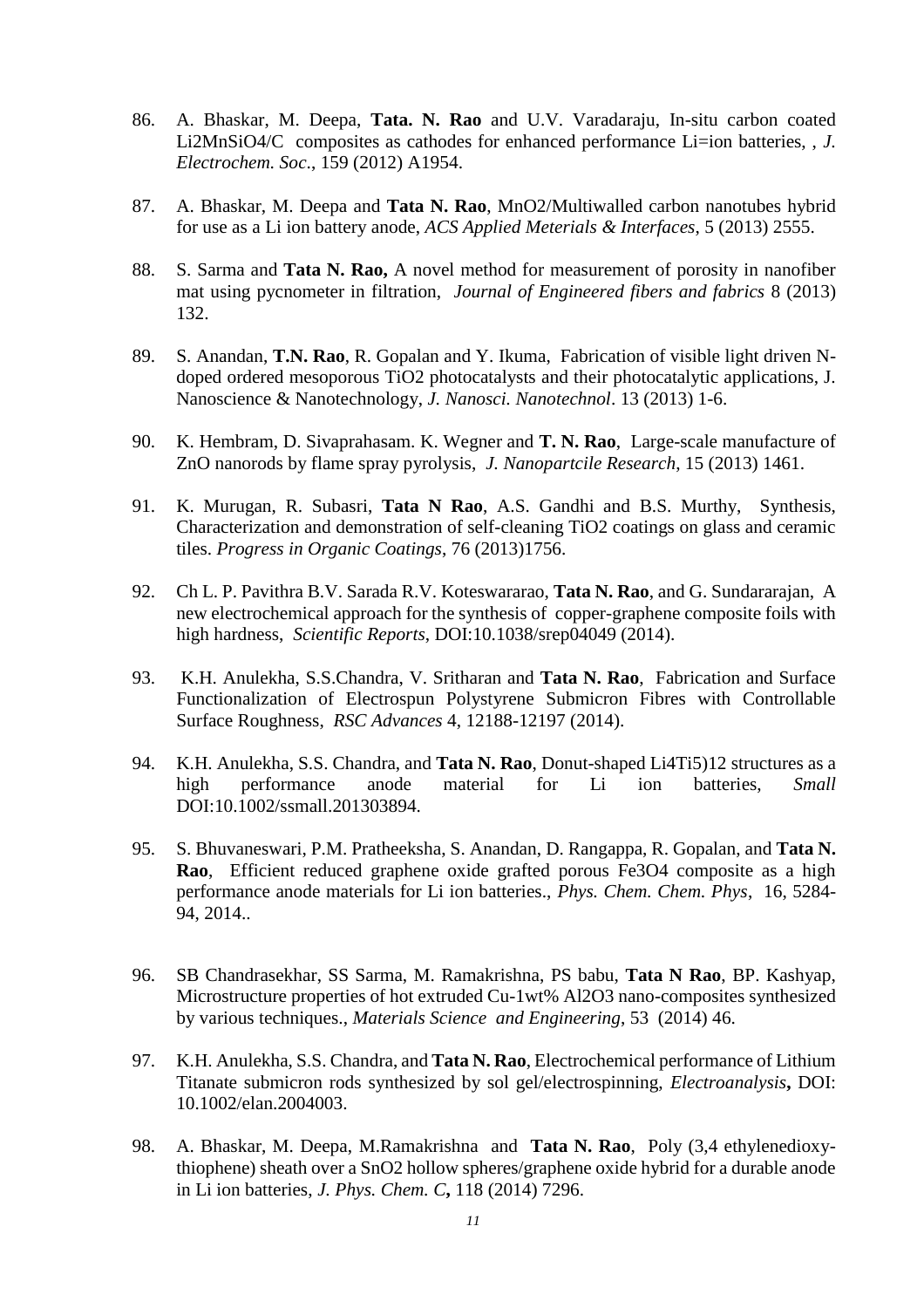- 99. A. Bhaskar, M. Deepa, and **Tata N. Rao**, Size-controlled SnO2 hollow spheres via a template free approach as anodes for Li-ion batteries, *Nanoscale***,** 6 (2014) 10762.
- 100. Sangeetha Aula, Samyuktha Lakkireddy, Swamy AVN, Atya Kapley,Kaiser Jamil, **Narasinga Rao Tata** and Kaliyan Hembram, Biological interactions in vitro of zinc oxide nanoparticles of different characteristics, IOP, *Materials Research Express* 1 (2014) 035041.
- 101. A. Bhaskar, M. Deepa, and **Tata N. Rao**, Tin Disulfide Nanoflowers versus Nanosheets as Anodes in Lithium-ion Batteries: How the Nanostructure Controls Performance, *Electrochimica Acta*, 184 (2015) 239.
- 102. K. Hembram, **Tata N Rao**, RS Srinivasa, AR Kulkarni, High performance varistors prepared from doped ZnO nanopowders made by pilot-scale flame spray pyrolyzer: Sintering, microstructure and properties, *J. European Ceramic Society*, 35 (2015) 3535.
- 103. R. Kumar, S. Anandan, K. Hembram and **Tata N. Rao**, Efficient ZnO-based visible light driven photocatalyst for antibacterial applications, *ACS Applied Meterials & Interfaces*, 6 (2014) 13138
- 104. Raju Kumar, D. Navadeepthy, K. Hembram, **T. N. Rao**, S. Anandan, "Visible-light induced photocatalytic disinfection of  $E. coli$  pathogens with  $Fe<sup>3+</sup>$ -grafted ZnO nanoparticles" *Energy and Environment Focus* 4 (3) (2015) 232-238.
- 105. Ch. L. P. Pavitra, B.V. Srada, R. Koteswara Rao, M. Rama Krishna, G. Ravichandra, **Tata N. Rao** and G. Sundararajan, "Controllable crystallographic texture in copper foils exhibiting enhanced mechanical and electrical properties by pulse reverse electrodeposition" *Crystal Growth and Design*, 15 (2015) 4448.
- 106. SB Chandrasekhar, PN Wasekar, M. Ramakrishna, PS Bapu, **Tata N Rao** and BP Kashyap, Dynamic strain ageing in fine grained Cu-1 wt%Al2O3 composite processed by two step ball milling and spark plasma sintering, *J. Alloys & Compounds*, 656 (2016) 423.
- 107. Ch. L. P. Pavithra, B. V. Sarada, K. V. Rajulapati, **Tata N. Rao** and G. Sundararajan, Process Optimization for Pulse Reverse Electrodeposition of Graphene Reinforced Copper Nanocomposites, *Materials and Manufacturing Process***,** 31 (2016) 1439**.**
- 108. M. Nagini, A. Jyothirmayi, **Tata N Rao**, R. Vijay, A.V. Reddy, V. Koteswara Rao, and G. Sundararajan, Influence of dispersoids on corrosion behavior of oxide dispersion strengthened 18 Cr steels made by high energy milling, *J. Mat. Engg. & Performance*, **25**, (2016) 577. DOI: 10.1007/s11665-015-1859-5.
- 109. R. Kumar, G. Shiva Kumar, S.K. Janardhan Reddy, **Tata N. Rao**, S.V. Joshi and S. Anandan, One step route for the development of in-situ co-catalyst-modified Ti3+ selfdoped TiO2 for improved visible-light photocatalytic activity, *ACS Applied Materials and Interfaces*, 8 (2016) 27642.
- 110. E. Hari Mohan, B.V. Sarada, RVR, Naidu, G. Sailan, A.K. Haridas., BV Appa Rao and **Tata N Rao**, Graphene-Modified electrodeposited dendritic porous tin structures as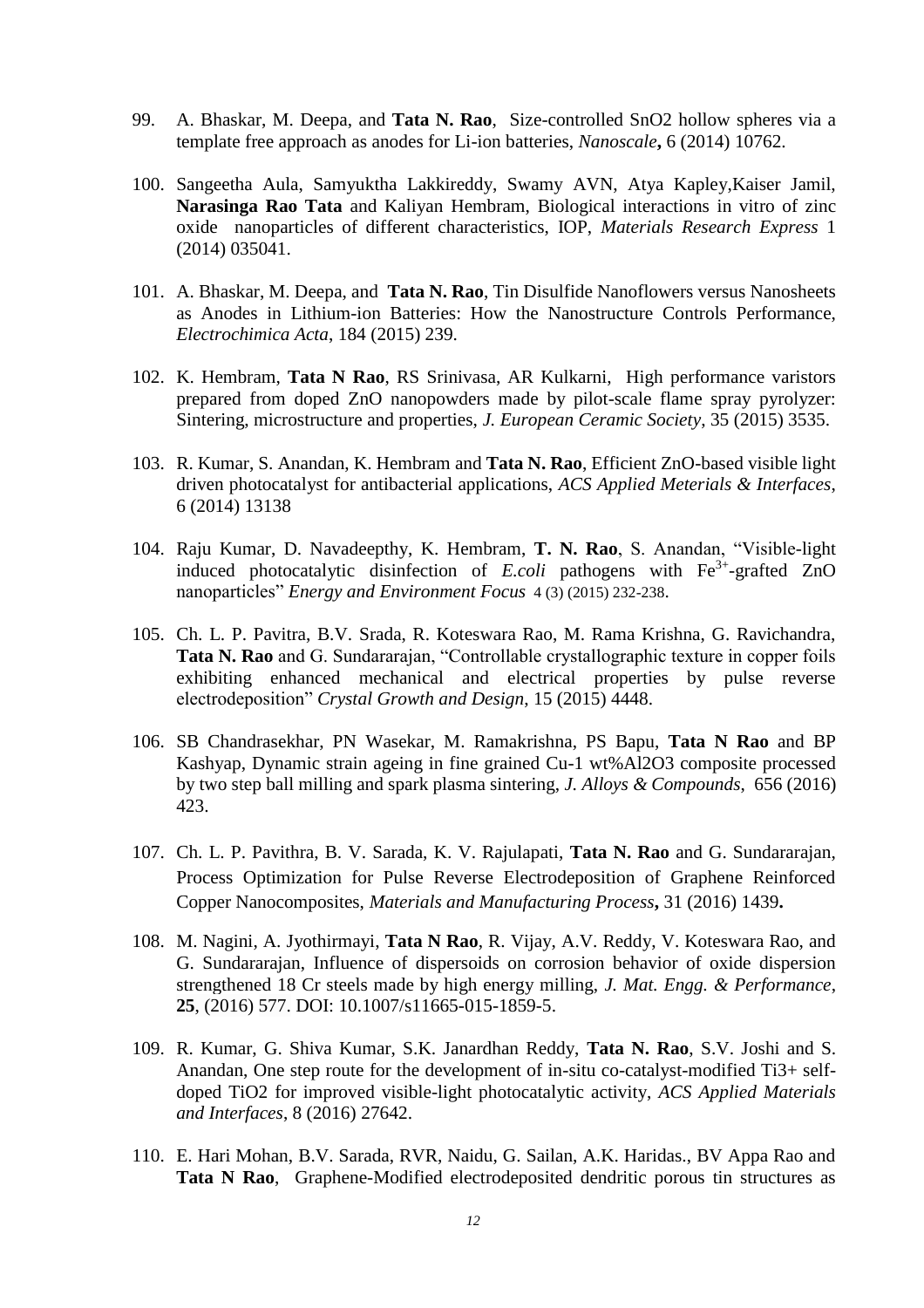binder-free anodes for high performance Li-S batteries., *Electrochimica Acta*, 219 (2016) 701.

- 111. PM Pratheeksha, EH Mohan, BV Sarada, M. Ramakrishna, K. Hembram, PVV Srinivas, PJ.Daniel, **Tata N. Rao**, and S. Anandan, Development of novel carbon coating strategy for producing core-shell structured carbon coated LiFePO4 for an improved Li-ion battery performance, *Phys, Chem. Chem. Phys*. 19 (2017) 175.
- 112. AK. Haridas, C.S. Sharma, H. Neha and **Tata N Rao**, Nano-grained SnO2/LTO composite hollow fibers via sol-gel/electrospinning as anode material for Li ion batteries, *Materials Today Energy*, 4 (2017) 14.
- 113. P. Tejassvi, S.S. Sarma, H. Neha, S. Anandan, K. Mohan, and **Tata N. Rao**, Enhanced electrochemical performance SiO2 nanofibers as Binder-free Anode**,** *Chemistry Letters* 46:7(2017) 1007.
- 114. K. Nanaji, A. Jyothirmayi, U.V. Varadaraju, **T. N. Rao**, and S. Anandan,, Facile synthesis of mesoporous carbon from furfuryl alcohol-butanol system by EISA process for supercapacitors with enhanced rate capability, *Journal of Alloys and Compounds*, 723 (2017) 488.
- 115. M. Shastri, V. Gangaraju, N. Rani, E. Harimohan, **Tata N. Rao**, D. Rangappa, Spray drying combustion synthesis of LiNo0.45Mn2.45Co0.1O4/graphene nanocomposite and its electrochemical properties, *Materials Today: Proceedings* 4(2017) 12223.
- 116. D.K. Kaushik, **Tata N. Rao**, and A. Subrahmanyam, "Studies on the disorder in DC magnetron sputtered Cu2ZnSnS4 (CZTS) thin films grown in sulfide plasma", *Surface & coatings Technology***,** 314 (2017) 85.
- 117. A.K. Haridas, C.S. Sharma, and **Tata N. Rao**, "Electrospun SnO2/LTO composite submicron dimpled spheres as high performance anode material for lithium ion batteries" *ECS Transactions*, 77 (2017) 339.
- 118. N.S. Anans, R.K. Dash. **Tata N. Rao**, and R.Vijay, "Effect of carbon nanotubes as reinforcement on the mechanical properties of aluminium-copper-magnesium alloy", *Journal of Materials Engineering and Performance*, 26 (2017) 3376.
- 119. P. SaiKarthik, S.B. Chandrasekhar, D. Chakravarthy, P.V.V. Srinivas, V.S.K. Chakravadhanula, **T.N. Rao,** "Propellant grade ultra fine aluminum powder by RF induction plasma", *Advanced Powder Technology*, 29 (2018) 804**.**
- 120. K. Hembram, **Tata N. Rao**, M. Ramakrishna, R.S. Srinivasa, A.R. Kulkarni, "A novel economical grain boundary engineered ultra-high performance ZnO varistor with lesser dopants**",** *J. European Ceramic Society***,** 38 (2018) 5021.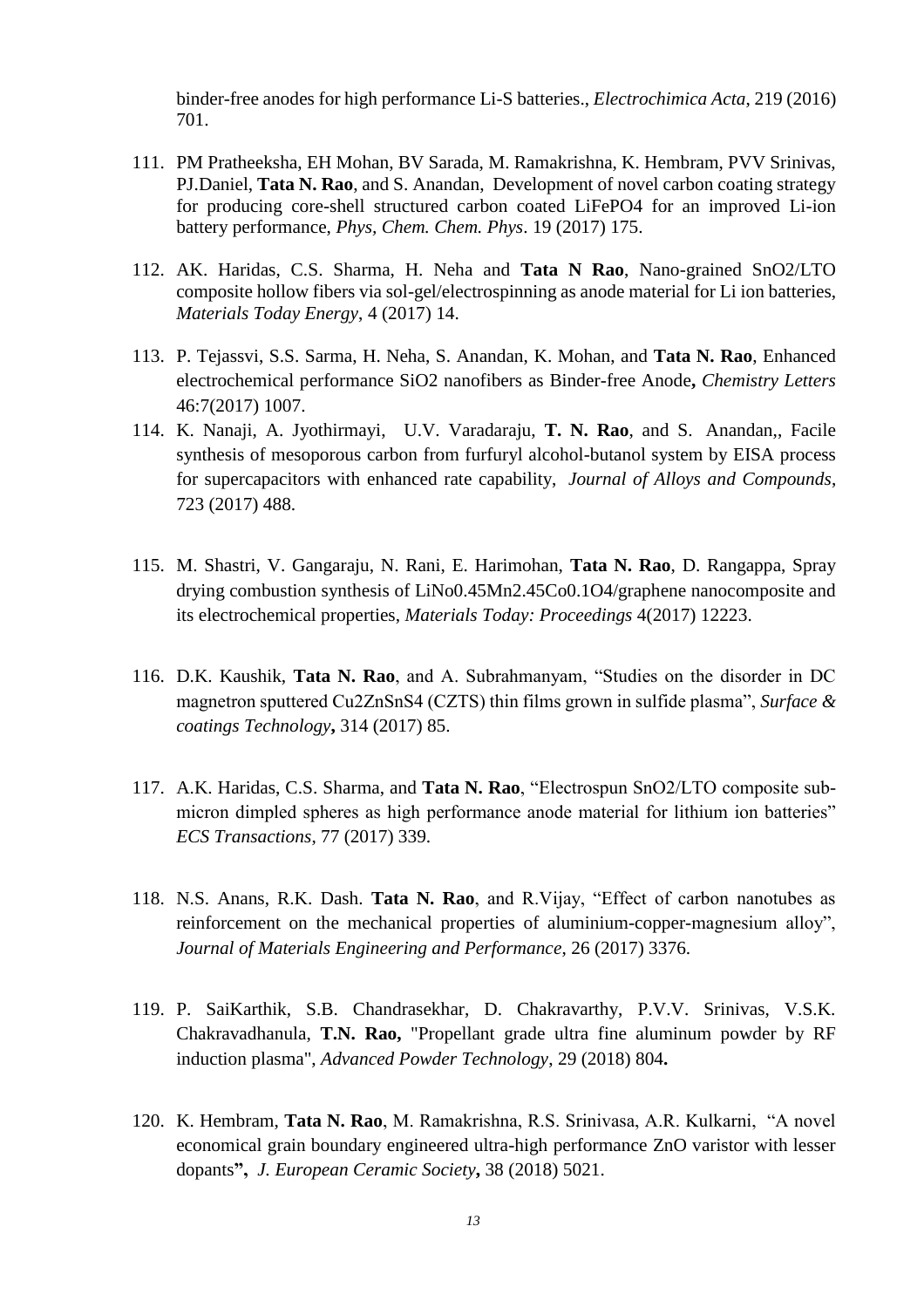- 121. M. Vijayakumar, R. Santhosh, J. Adduru, **Tata N. Rao**, M. Karthik, "Activated carbon fibers as high performance supercapacitor electrodes with commercial level mass loading" *Carbon* 140 (2018) 465.
- 122. M. Vijayakumar, J. Adduru, **Tata N. Rao**, M. Karthik, "Conversion of solar energy into electrical energy storage: supercapacitor as an ultrafast energy-storage device made from biodegradable agar-agar as a novel and low cost carbon precursor" *Global Challenges*, 2 (2018).
- 123. T. Mitravinda, K. Nanaji, S. Anandan, A. Jyothirmayi, C.V.S. Kiran, C.S. Sharma and **Tata N. Rao**, "Facile synthesis of corn silk derived nanoporous carbon for an improved supercapacitor performance" *Journal of The Electrochemical Society*, 165 (2018) A3369.
- 124. E.H. Mohan, S. Anandan, B.V. Appa Rao, **Tata N. Rao**, "Neem leaves derived micro and mesoporous carbon as an efficient polysulfide inhibitor for sulfur cathode in a Li-S battery" *Chemistry Letters* 48 (**2019**) 62.
- 125. E. Harimohan, K. Nanaji, S. Anandan, BV Sarada, M. Ramakrishna, A. Jyothirmai, B.V. Appa Rao, and **Tata N. Rao**, One-step induced porous graphitic carbon sheets as supercapacitor electrode material with improved rate capability, *Materials Letters*, 236 (2019) 205.
- 126. K. Nanaji, U.V. Varadaraju , **Tata N. Rao**, S. Anandan "Robust, Environmentally Benign Synthesis of Nanoporous Graphene Sheets from Biowaste for Ultrafast Supercapacitor Application", *ACS Sustainable Chem. Eng*. 7 (**2019**) 2516.
- 127. K. Nanaji, E. Hari Mohan, B.V. Sarada, U.V. Varadaraju, **Tata N. Rao**, S. Anandan, "One step synthesized hierarchical spherical porous carbon as an efficient electrode materials for Lithium ion battery, *Materials Letters*, 237 (**2019**) 156.
- 128. M. Vijayakumar, D. Sri Rohita, **Tata N. Rao**, Mani Karthik, Electrode mass ratio impact on electrochemical capacitor performance, *Electrochimica Acta***,** 298 (**2019**) 347**.**
- 129. P. M. Pratheeksha, J. Sri Rajeshwari, D. Paul Joseph, **Tata N. Rao**, and S. Anandan, *"*Investigation of *in-situ* carbon coated LiFePO<sup>4</sup> as a superior cathode materials for Lithium ion batteries", *Journal of Nanoscience and Technology,* 19, 3002, **2019**.
- 130. Katchala Nanaji, R. K. Srii Kiran Janardhana, **Tata N. Rao**, Srinivasan Anandan, Energy Level Matching for Efficient Charge Transfer in Ag Doped Ag Modified TiO2 for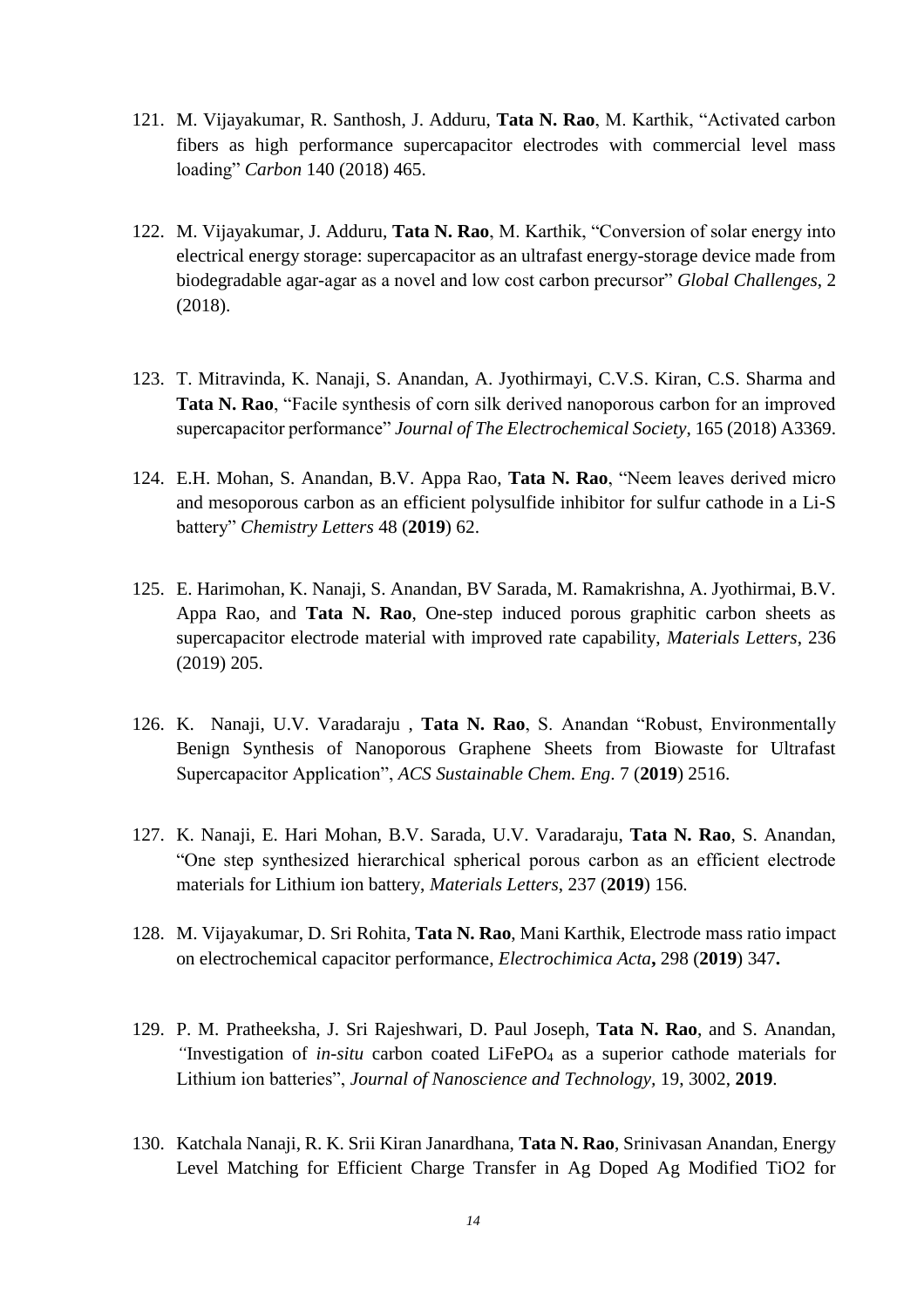Enhanced Visible Light Photocatalytic Activity**,** *J. Alloys and Compounds* , 794, 662- 671, **2019.**

- 131. Tejassvi, E. Hari Mohan; Neha Y. Hebalkar; A. Jyothirmayi, B.V. Sarada, S. Anandan, Krishna Mohan Mantravadi, **Tata N Rao**, "Flexible and free-standing carbon nanofiber matt derived from electrospun polyimide as an effective interlayer for high performance Lithium Sulfur batteries" *J. Material Science,* 54, 9075, **2019**.
- 132. Nanaji, K., Upadhyayula, V., **Tata N. Rao**, Anandan, S., Robust, Environmentally Benign Synthesis of Nanoporous Graphene Sheets from Biowaste for Ultrafast Supercapacitor Application, *ACS Sustainable Chemistry and Engineering*, 7, 2516-2529, **2019**.
- 133. Mandati, S., Misra, P., Sarada, B.V., **Tata N. Rao,** Copper Chalcopyrites for Solar Energy Applications *Transactions of the Indian Institute of Metals*, 72 (2) (2019) 271- 288.
- 134. Anas, N.S., Ramakrishna, M., Dash, R.K., **Tata N. Rao,** Vijay, R., Influence of process control agents on microstructure and mechanical properties of Al alloy produced by mechanical alloying, *Materials Science and Engineering A*, 751 (2019) 171-182.
- 135. Padya, B., Narasaiah, N., Jain, P.K., **Tata N. Rao,** A facile co-solvent strategy for preparation of graphene nanoplatelet powder: An industrially viable innovative approach *Ceramics International*, 45 (10) (2019) 13409-13413.
- 136. Nanaji, K., **Tata N**. **Rao,** Varadaraju, U.V., Anandan, S., Pore Size-Engineered Three-Dimensional Ordered Mesoporous Carbons with Improved Electrochemical Performance for Supercapacitor and Lithium-ion Battery Applications, *ChemistrySelect*, 4 (2019) 10104-10112.
- 137. Anas, N.S., Chandrasekhar, S.B., Dash, R.K., **Tata N. Rao,** Vijay, R., Effect of Carbon Nanotubes on Solution Treatment Temperature and Dissolution Characteristics of Precipitates in Al Alloy Produced by High-Energy Milling and Hot Extrusion *Transactions of the Indian Institute of Metals*, 72 (10) (2019) 2687-2697.
- 138. Kali, R., Padya, B., Tata N. Rao, Jain, P.K. Solid waste-derived carbon as anode for high performance lithium-ion batteries, *Diamond and Related Materials*, 98 (2019) art. no. 107517.
- 139. Vijayakumar, M., Bharathi Sankar, A., Sri Rohita, D., **Tata N**. **Rao,** Karthik, M., Conversion of Biomass Waste into High Performance Supercapacitor Electrodes for Real-Time Supercapacitor Applications, *ACS Sustainable Chemistry and Engineering*, 7 (20) (2019) 17175-17185.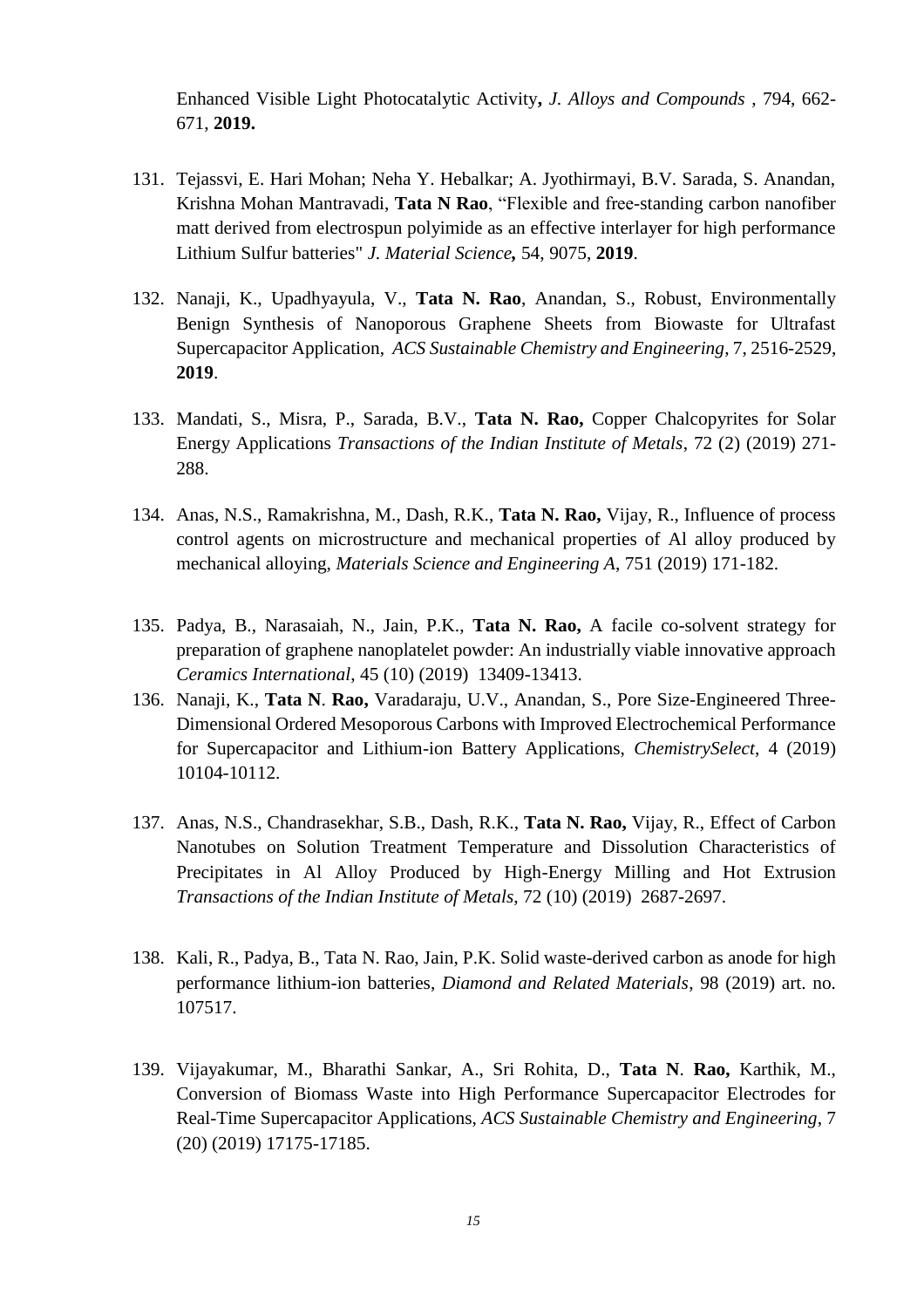- 140. Haridas, A.K., Jyothirmayi, A., Sharma, C.S., **Tata N**. **Rao,** Synergic effect of nanostructuring and excess Mn3+ content in the electrochemical performance of Li4Ti5O12-LiNi0.5Mn1.5O4 Li-ion full-cells, *Journal of Materials Research*, 35 (1) (2020) 42-50.
- 141. Bharti, V., Gangadharan, A**., Tata N**. **Rao,** Sharma, C.S., Carbon soot over layered sulfur impregnated coconut husk derived carbon: An efficient polysulfide suppressor for lithium sulfur battery, *Materials Today Communications*, 22 (2020) art. no. 100717.
- 142. Nanaji, K., **Tata N. Rao,** Varadaraju, U.V., Anandan, S., Jute sticks derived novel graphitic porous carbon nanosheets as Li-ion battery anode material with superior electrochemical properties, *International Journal of Energy Research*, 44 (3) (2020) 2289-2297.
- 143. Hembram, K., **Tata N**. **Rao,** Ramakrishana, M., Srinivasa, R.S., Kulkarni, A.R., Influence of CaO doping on phase, microstructure, electrical and dielectric properties of ZnO varistors, *Journal of Alloys and Compounds*, 817 (2020) art. no. 152700.
- 144. Gupta, H., Mothkuri, S., McGlynn, R., Carolan, D., Maguire, P., Mariotti, D., Jain, P.K., **Tata N. Rao,** Padmanabham, G., Chakrabarti, S., Activated Functionalized Carbon Nanotubes and 2D Nanostructured MoS2 Hybrid Electrode Material for High-Performance Supercapacitor Applications, *Physica Status Solidi (A) Applications and Materials Science*, 217 (10) (2020) art. no. 1900855.
- 145. Gangadharan, A., Mamidi, S., Sharma, C.S., **Tata N**. **Rao,** Urea-modified candle soot for enhanced anodic performance for fast-charging lithium-ion battery application, *Materials Today Communications***,** 23 (2020) art. no. 100926.
- 146. Mandati, S., Misra, P., Boosagulla, D., **Tata N. Rao,** Sarada, B.V., Economic pulse electrodeposition for flexible CuInSe2 solar cells, *Materials for Renewable and Sustainable Energy*, 9 (3) (2020) art. no. 19.
- 147. Usha Rani, M., Nanaji, K., **Tata N**. **Rao,** Deshpande, A.S., Corn husk derived activated carbon with enhanced electrochemical performance for high-voltage supercapacitors*, Journal of Power Sources*, 471 (2020) art. no. 228387.
- 148. Madhurima, V.P., Borse, P.H., Kumari, K., **Tata N**. **Rao,** Jain, P.K., Improved photocatalytic activity of carbon-based polymeric semiconductor for efficient decontamination of wastewater: Effect of reaction atmosphere and pyrolysis temperature, *Optical Materials*, 110 (2020) art. no. 110523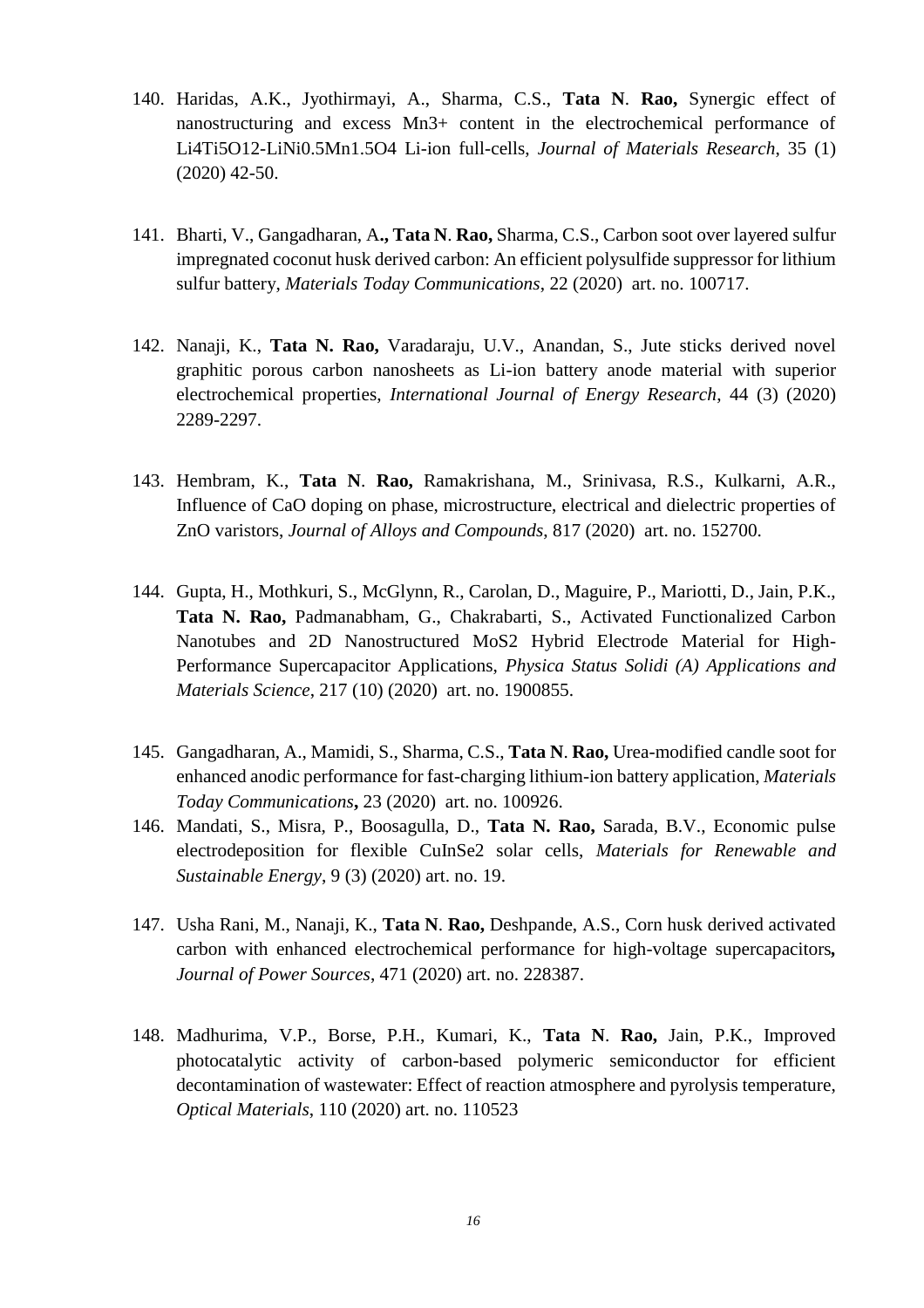- 149. Hari Mohan, EH, Nanaji, K., [Anandan, S,](http://apps.webofknowledge.com/OutboundService.do?SID=D5YsmvUPWRTLhTuwAmn&mode=rrcAuthorRecordService&action=go&product=WOS&lang=en_US&daisIds=41513399) [Rao, BVA,](http://apps.webofknowledge.com/OutboundService.do?SID=D5YsmvUPWRTLhTuwAmn&mode=rrcAuthorRecordService&action=go&product=WOS&lang=en_US&daisIds=39576387) **Tata N. Rao**, Porous graphitic carbon sheets with high sulfur loading and dual confinement of polysulfide species for enhanced performance of Li-S batteries, *Journal of Materials Science*, 55 (2020) 16659-16673.
- 150. [Mitravinda T.,](https://www.scopus.com/authid/detail.uri?authorId=57209327614&eid=2-s2.0-85102733552) [Karthik M.](https://www.scopus.com/authid/detail.uri?authorId=6507052799&eid=2-s2.0-85102733552), [Anandan S.](https://www.scopus.com/authid/detail.uri?authorId=14071332900&eid=2-s2.0-85102733552), [Sharma C.S.,](https://www.scopus.com/authid/detail.uri?authorId=57222468647&eid=2-s2.0-85102733552) and **Tata N. Rao**, Fabrication of biowaste derived carbon-carbon based electrodes for high-performance supercapacitor applications, *[Indian](https://www.scopus.com/sourceid/29812) Journal of [Engineering](https://www.scopus.com/sourceid/29812) and Materials Sciences*, 27 (6) (2020) 1080 – 1090.
- 151. B.V. Sarada, R. Vijay, R. Johnson, **Tata N. Rao** and G. Padmanabham, Fight Against COVID-19: ARCI's Technologies for Disinfection, *Transactions of The Indian National Academy of Engineering*, Invited Article (2020) 349-354.
- 152. P. Samhita, K. Nanaji, S. Mandati, **Tata N. Rao**, S. K. Martha and B.V. Sarada, Electrodeposited NCO Nanosheets with Oxygen Vacancies: An Efficient Electrode Material for Hybrid Supercapacitors, *Batteries and Supercapacitors*, 2020, 3, 1209– 1219.
- 153. Vijayakumar, M, Bharathi Sankar A., Rohita, D., Nanaji K., **Tata N. Rao**, [Achieving High](http://apps.webofknowledge.com/full_record.do?product=WOS&search_mode=GeneralSearch&qid=10&SID=D5YsmvUPWRTLhTuwAmn&page=1&doc=2)  [Voltage and Excellent Rate Capability Supercapacitor Electrodes Derived From Bio-renewable](http://apps.webofknowledge.com/full_record.do?product=WOS&search_mode=GeneralSearch&qid=10&SID=D5YsmvUPWRTLhTuwAmn&page=1&doc=2)  [and Sustainable Resource,](http://apps.webofknowledge.com/full_record.do?product=WOS&search_mode=GeneralSearch&qid=10&SID=D5YsmvUPWRTLhTuwAmn&page=1&doc=2) *Chemistry Select,* 5: 28 (2020) 8759-8772.
- 154. Balaji Padya, N Ravikiran, Ravi Kali, N Narasaiah, PK Jain, **Tata N. Rao**, [Multifunctional surface-modified ultrathin graphene flakes for thermal and](https://www.sciencedirect.com/science/article/pii/S2214785319313227)  [electrochemical energy storage application,](https://www.sciencedirect.com/science/article/pii/S2214785319313227) Materials Today Proceedings, 26 (2020) 52.
- 155. S. [Sudhakara sarma Sreedhara](https://www.sciencedirect.com/science/article/pii/S0921883120303599#!) [JoydipJoardar, VijayRavula,](https://www.sciencedirect.com/science/article/pii/S0921883120303599#!) Tata N. Rao, Preparation and characterization of nanoboron by cryo-milling, *Advanced Powder Technology*, 31 (2020) 3824.
- 156. [Challagulla, N. V.](http://apps.webofknowledge.com/OutboundService.do?SID=D5YsmvUPWRTLhTuwAmn&mode=rrcAuthorRecordService&action=go&product=WOS&lang=en_US&daisIds=40470486), [Vijayakumar, M.](http://apps.webofknowledge.com/OutboundService.do?SID=D5YsmvUPWRTLhTuwAmn&mode=rrcAuthorRecordService&action=go&product=WOS&lang=en_US&daisIds=2018491), Rohita, D. S., [Elsa, G.](http://apps.webofknowledge.com/OutboundService.do?SID=D5YsmvUPWRTLhTuwAmn&mode=rrcAuthorRecordService&action=go&product=WOS&lang=en_US&daisIds=40449867), Sankar, A. B., **Tata N. Rao** and [Karthik, M,](http://apps.webofknowledge.com/OutboundService.do?SID=D5YsmvUPWRTLhTuwAmn&mode=rrcAuthorRecordService&action=go&product=WOS&lang=en_US&daisIds=30568900) Hierarchical Activated Carbon Fibers as a Sustainable Electrode and Natural Seawater as a Sustainable Electrolyte for High-Performance Supercapacitor, *Energy Technology*, 8:9 (2020)
- 157. Reddy, K.M., Zou, X., Hu, Y., Zhang, H., **Tata N. Rao**, Joardar, J., Influence of heating rate on formation of nanostructured tungsten carbides during thermo-chemical processing**,** *Advanced Powder Technology*, 32 (1) (2021) 121-130.
- 158. Mamidi, S., Gangadharan, A., Pathak, A.D., **Tata N**. **Rao,** Sharma, C.S., A Three-Dimensional Hybrid Carbon-Microelectromechanical System on a Graphite-Coated Stainless Steel Substrate as a High-Performance Anode for Lithium-Ion Batteries, *ACS Applied Energy Materials* 4 (1) (2021) 545-553.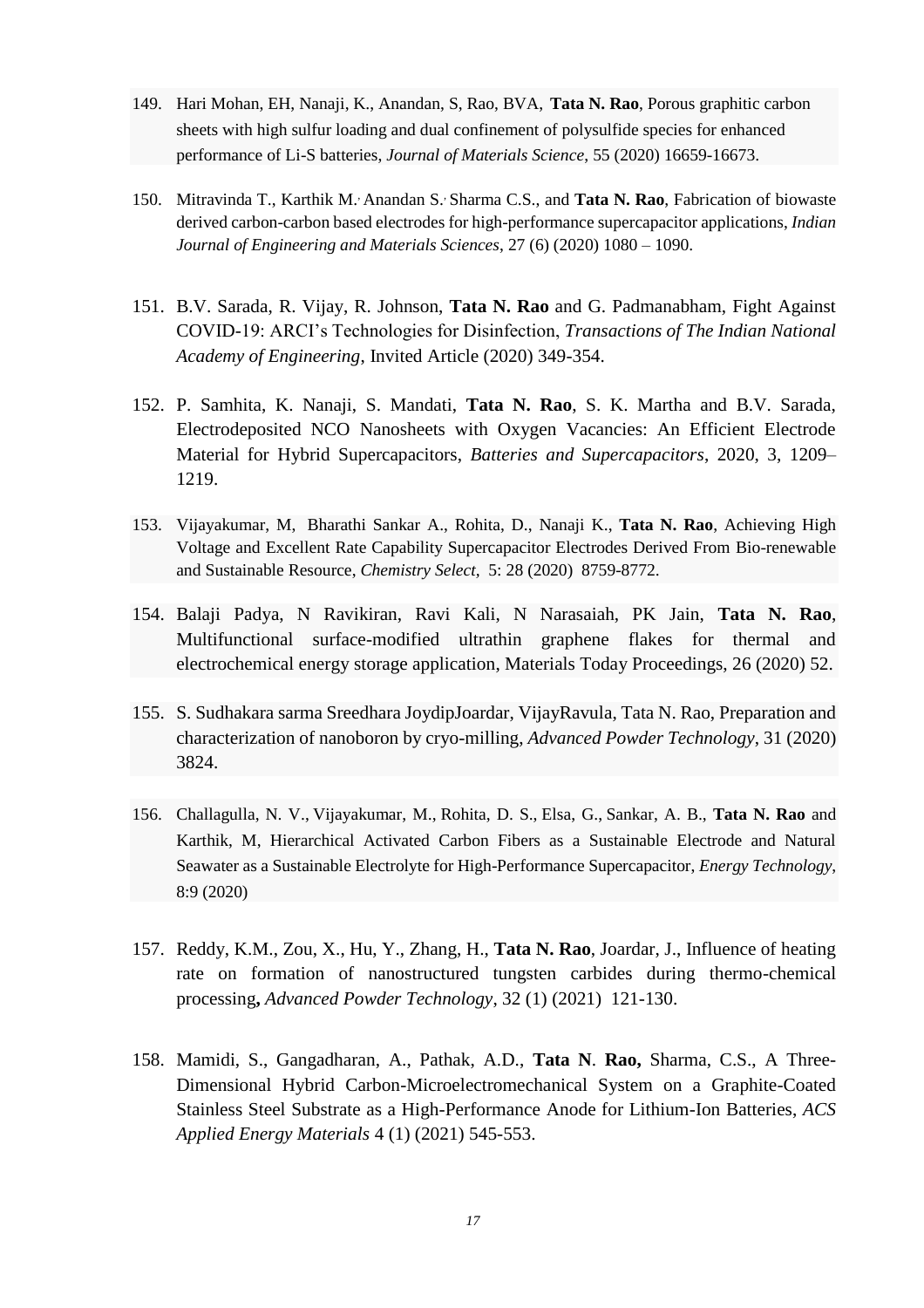- 159. Hembram, K., **Tata N. Rao,** Srinivasa, R.S., Kulkarni, A.R., CaO doped ZnO–Bi2O3 varistors: Grain growth mechanism, structure and electrical properties, *Ceramics International*, 47 (1) (2021) 1229-1237.
- 160. Dileep K, R., Rajbhar, M.K., Ashina, A., Ramasamy, E., Mallick, S**., Tata N**. **Rao,**  Veerappan, G. A facile co-precipitation method for synthesis of Zn doped BaSnO3 nanoparticles for photovoltaic application, *Materials Chemistry and Physics***,** 258 (2021) art. no. 123939.
- 161. Misra, P., Atchuta, S.R., Mandati, S., Sarada, B.V., **Tata N**. **Rao,** Sakthivel, S;, A nonvacuum dip coated SiO2 interface layer for fabricating CIGS solar cells on stainless steel foil substrates*, Solar Energy*, 214 (2021) 471-477.
- 162. Mitravinda, T., Anandan, S., Sharma, C.S., **Tata N**. **Rao,** Design and development of honeycomb structured nitrogen-rich cork derived nanoporous activated carbon for highperformance supercapacitors, *Journal of Energy Storage*, 34 (2021) art. no. 102017.
- 163. P. Misra, S. Mandati, **Tata N. Rao** and B.V. Sarada, A multi-layer Cu-In-Ga precursor sputtering approach for improving structural quality of selenized CIGS absorber layer, *Materials Today Proceedings,* 39 (2021) 2037-2041.
- 164. S. Mandati, P. Misra, B. Divya, **Tata N. Rao,** and B. V. Sarada, Solar Energy Harvesting through Photovoltaic and Photoelectrochemical means from Appositely Prepared CuInGaSe2 Absorbers by Low-cost and Environmentally Benign Pulse Electrodeposition Technique, *Industrial & Engineering Chemistry Research (ACS)*, 28 (12) (2021) 15123- 15129**.**
- 165. [Nanaji, Katchala,](https://app.webofknowledge.com/author/record/25984230) Sarada, B. V., [Varadaraju, U. V.,](https://app.webofknowledge.com/author/record/40841589) **[Tata N.](https://app.webofknowledge.com/author/record/29398749) Rao** and Anandan, Srinivasan, [A](https://gateway.webofknowledge.com/gateway/Gateway.cgi?DestApp=WOS&GWVersion=2&SrcApp=RRC&locale=en_US&SrcAuth=RRC&DestLinkType=FullRecord&KeyUT=WOS:000641148800003)  [novel approach to synthesize porous graphene sheets by exploring KOH as pore inducing agent](https://gateway.webofknowledge.com/gateway/Gateway.cgi?DestApp=WOS&GWVersion=2&SrcApp=RRC&locale=en_US&SrcAuth=RRC&DestLinkType=FullRecord&KeyUT=WOS:000641148800003)  [as well as a catalyst for supercapacitors with ultra-fast rate capability](https://gateway.webofknowledge.com/gateway/Gateway.cgi?DestApp=WOS&GWVersion=2&SrcApp=RRC&locale=en_US&SrcAuth=RRC&DestLinkType=FullRecord&KeyUT=WOS:000641148800003)**,** *Renewable Energy***,** 172 (2021) 502-513
- 166. Mandati, S., Misra, P., Boosagulla, D., **Tata N. Rao,** Sarada, B.V., Control over MoSe2 formation with vacuum-assisted selenization of one-step electrodeposited Cu-In-Ga-Se precursor layers, *Environmental Science and Pollution Research*, 28 (2021) 15123- 15129.
- 167. [Mamidi, Suresh,](https://app.webofknowledge.com/author/record/14177173) Pandey, Alok K., [Pathak, Anil D.](https://app.webofknowledge.com/author/record/41420225) **Tata N. Rao** and C. S. Sarma , [Pencil lead](https://gateway.webofknowledge.com/gateway/Gateway.cgi?DestApp=WOS&GWVersion=2&SrcApp=RRC&locale=en_US&SrcAuth=RRC&DestLinkType=FullRecord&KeyUT=WOS:000647665700001)  [powder as a cost-effective and high-performance graphite-silica composite anode for high](https://gateway.webofknowledge.com/gateway/Gateway.cgi?DestApp=WOS&GWVersion=2&SrcApp=RRC&locale=en_US&SrcAuth=RRC&DestLinkType=FullRecord&KeyUT=WOS:000647665700001)  [performance lithium-ion batteries,](https://gateway.webofknowledge.com/gateway/Gateway.cgi?DestApp=WOS&GWVersion=2&SrcApp=RRC&locale=en_US&SrcAuth=RRC&DestLinkType=FullRecord&KeyUT=WOS:000647665700001) *Journal of Alloys and [Compounds](https://www.scopus.com/sourceid/12325)*, Volume 872, 2021, Article number 159719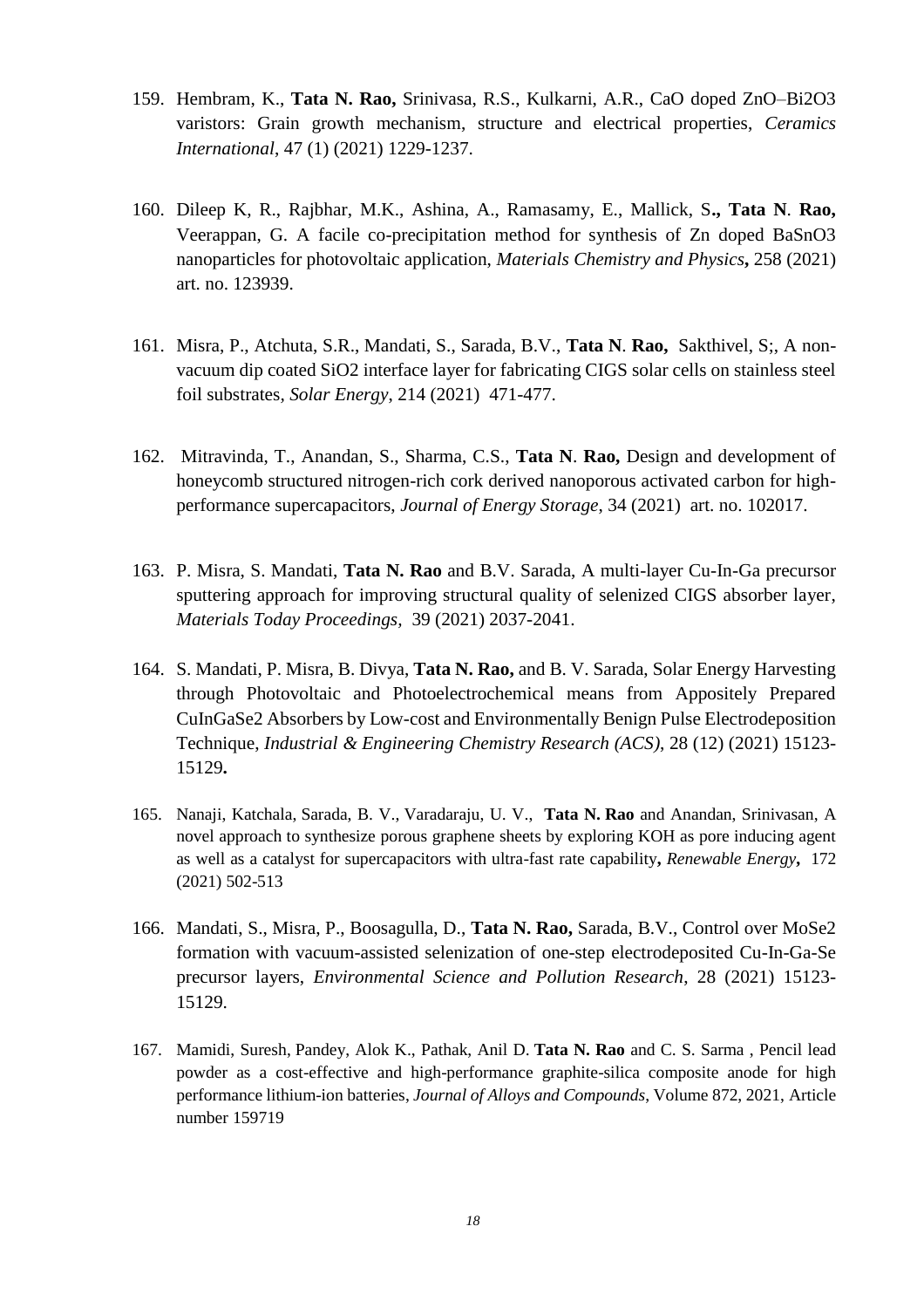- 168. Sreekanth Mandati, Easwaramoorthi Ramasamy, S Mallick, **Tata N Rao**, Ganapathy Veerappan, [Rapid assessment of photovoltaic activity of perovskite solar cells by](https://www.sciencedirect.com/science/article/pii/S0167577X21007539)  [photoluminescence spectroscopy,](https://www.sciencedirect.com/science/article/pii/S0167577X21007539) *Materials Letters*, 299 (2021) 130056.
- 169. Dileep K R, Mandati S, Ramasamy E, Mallick S., **Tata N. Rao**, Veerappan G, Rapid assessment of photovoltaic activity of perovskite solar cells by photoluminescence spectroscopy, *Materials Letters,* 299 (2021) Article number 130056.
- 170. Pavan S. V., Nanaji K., Anandan S., Pramanik M., Krishnamurthy N. S., Ravi B. and **Tata N. Rao**, Petrolium coke as an efficientsingle carbon source for high-energy and high-power Lithium-ion capacitors, *Energy and Fuels,* 35(10) (2021) 9010-9016.
- 171. [Sagar Mothkuri,](https://sciprofiles.com/profile/1457248) [Honey Gupta,](https://sciprofiles.com/profile/1450422) [Pawan K. Jain,](https://sciprofiles.com/profile/author/c0hHRFlVVE1EcWhkMzJWOXdQWjVGam9DMTJ5MjVwa2UxbTZyWTdFNEQ4bz0=) **[Tata Narsinga Rao](https://sciprofiles.com/profile/author/Y1dqak9vRC85c2hyclY4SUJhL3IxVFFUTXRvQTlHZkh4MDRTYXJjd1Y0ST0=)**, [Gade Padmanabham,](https://sciprofiles.com/profile/author/TGpsamYvb1pUQ2NNL0VsaEI1eXVyQT09) [Supriya Chakrabarti,](https://sciprofiles.com/profile/1252751) Functionalized Carbon Nanotube and MnO<sup>2</sup> Nanoflower Hybrid as an Electrode Material for Supercapacitor Application, *Micromachines* 2021, *12*(2), 213.
- 172. Samhita P., **Tata N. Rao**, Surendra Martha**,** Sarada, B. V., Electrodeposited MnO2 based Redox Mediator Driven 2.2 V High Energy Density Aqueous Supercapacitor, *Energy*, 243 (2022) 122571.
- 173. Samhita P., Anandan, S., **Tata N. Rao**, Martha, S. K. Sarada B. V., High-Performance Supercapacitor with Electrochemically Exfoliated GO Incorporated NiCo2O4 in Aqueous and Non-Aqueous Electrolytes, *J Energy Storage*, 50 (2022) 104598.
- 174. Boya Venugopal, Parakandy Muzhikara Pratheeksha, Khasim Saheb Bayikadi, Pavan Srinivas Veluri, Mantripragada Rama Krishna, Bulusu Venkata Sarada, Tata Narasinga Rao, Paul Joseph Daniel and Srinivasan Anandan, Oxygen vacancies enable excellent electrochemical kinetics of carbon coated mesoporous SnO2 nanoparticles in lithium ion batteries, Mater. Adv., 3 (2022) 1617.
- 175. Sadananda Muduli, Samhita Pappu, Sarada V. Bulusu, Tata N. Rao, Surendra K. Marth, Electrochemically Exfoliated Layered Carbons as Sustainable Anode Materials for Lead Carbon Hybrid Ultracapacitor, ChemElectroChem,, https://doi.org/10.1002/celc.202200230, 2022.
- 176. Harimohan, Erabhoina, Nanaji, Katchala, B. V. Appa Rao, **Tata N. Rao**, A facile onestep synthesis of bio-inspired porous graphitic carbon sheets for improved lithium-sulfur battery performance, *[International](https://www.scopus.com/sourceid/26676) Journal of Energy Research*, 46 (2022) 4339.
- 177. S Praveen Kumar, Balla Rekha Madhuri, Katchala Nanaji, Srinivasan Anandan, **Tata N. Rao,** Ramkrishna Sahoo, [Facile surface engineering of bio-waste derived amorphous](https://pubs.rsc.org/en/content/articlehtml/2022/ya/d1ya00021g)  [carbon with SnO2 nanowires to enhance the efficacy of Li/Na storage,](https://pubs.rsc.org/en/content/articlehtml/2022/ya/d1ya00021g) *Energy Advances*, 1 (2022) 205.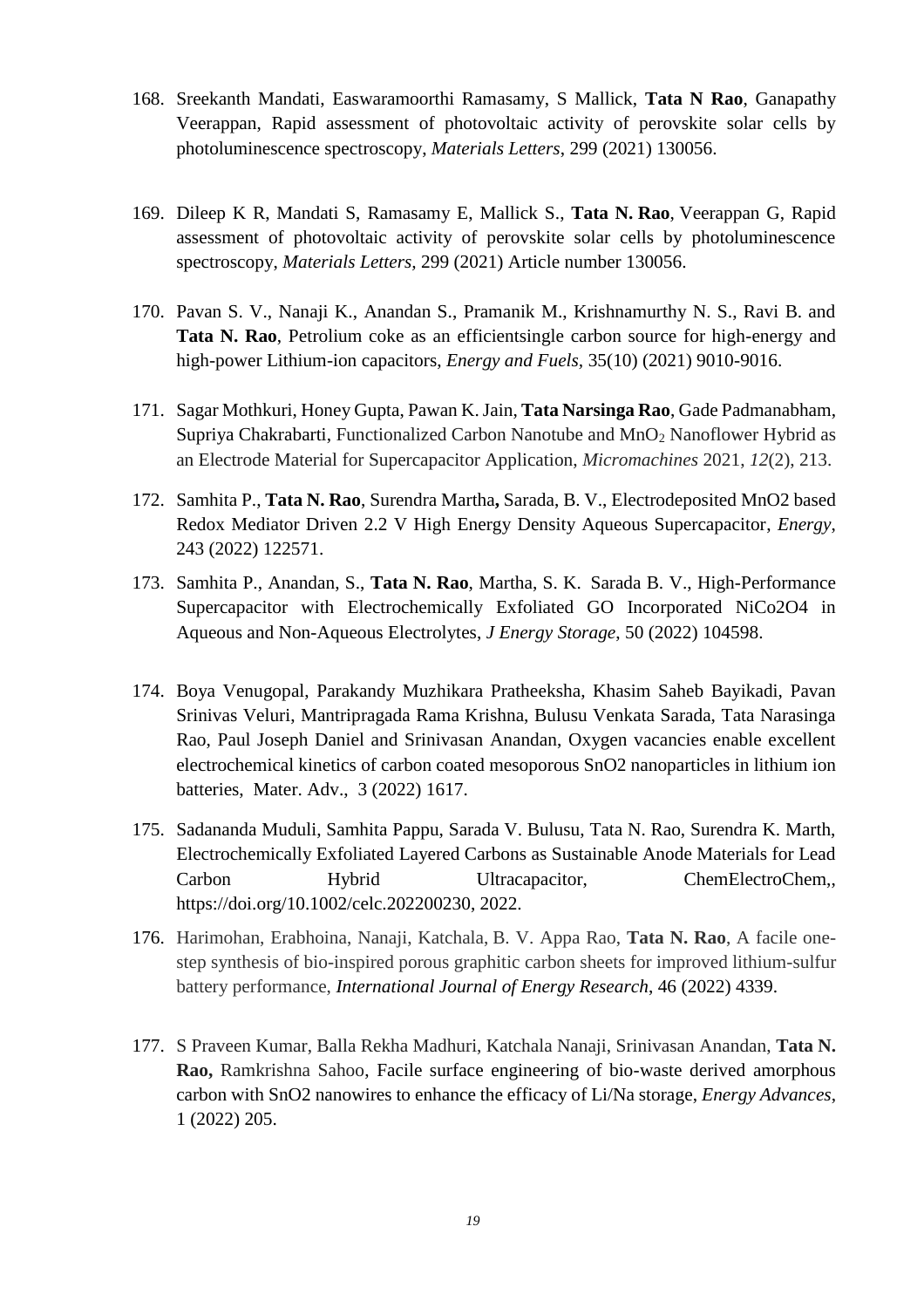#### **Review Articles:**

- 178. A. Fujishima and **Tata N. Rao**, "Recent advances in heterogeneous TiO<sub>2</sub> photocatalysis" *Proc. Indian Acad. Sci. (Chem. Sci.)* 109 (1997) 471.
- 179. A. Fujishima and **Tata N. Rao**, "Interfacial photochemistry: fundamentals and applications" *Pure & Appl. Chem*., 70 (1998) 2177.
- 180. **Tata N. Rao**, A. Fujishima, "Recent advances in electrochemistry of diamond" *Diamond and related materials*, 9 (2000) 384.
- 181. A. Fujishima, **Tata N. Rao**, and D. A. Tryk, "Titanium dioxide photocatalysis" *J. Photochem. Photobiol. C: Photochem. Reviews,* 1(2000) 1*.* **Cited: 9886 (Google scholar).**
- 182. A. Fujishima, C. Terashima, K. Honda, B. V. Sarada, and **Tata N. Rao**, "Recent Progress in Electroanalytical Applications of Diamond Electrodes" *New Diamond and Frontier Carbon Technology,* 12 (2002) 73.
- 183. G. Sundararajan and **Tata N. Rao**, "Commercial prospects for nanomaterials in India, Journal of Indian Institute of Science" *J. Indian Institute of Science*, 89 (2009) 35.
- 184. G. Sundararajan and **Tata N. Rao**, Nanomaterials: Application development at ARCI, *Nano Digest*, 2 (2010) 44.
- 185. **Tata N. Rao**, and Raju Prakash: Nano Batteries: Future of Automotive Transportation, *Nano Digest*, 4 (2013) 28.
- 186. S. Sakthivel, M. Karthik and **Tata N. Rao**, Nanotechnology for concentrated solar thermal applications, *Nanotech Insights*, 7 (2016) 43
- 187. [Sahoo R.,](https://www.scopus.com/authid/detail.uri?authorId=57105900600&eid=2-s2.0-85106314095) [Singh M.](https://www.scopus.com/authid/detail.uri?authorId=57223846931&eid=2-s2.0-85106314095) and **Tata N. Rao**, A Review on the Current Progress and Challenges of 2D Layered Transition Metal Dichalcogenides as Li/Na-ion Battery Anodes, *[ChemElectroChem](https://www.scopus.com/sourceid/21100399828)*, 8 (2021) 2358.

#### **Book chapters**

- 1. **Tata N. Rao**, D. A. Tryk and A. Fujishima, "Applications of TiO<sub>2</sub> Photocatalysis" *Encyclopedia of Electrochemistry, Volume 6: Semiconductor Electrodes and Photoelectrochemistry,* Wiley-VCH, Eds. A.J. Bard and M. Stratmann, March 2002.
- 2. A. Fujishima, Y. Ohko and **Tata N. Rao**, "Photoelectrochemical Processes of Semiconductors," in "Photocatalysis Fundamentals and Applications," edited by M. Kaneko and I. Ohkura (2001).
- 3. Sarada B V, Terashima, C, Ivandini, A., **Tata N. Rao**, Fujishima, A, "Diamond Electrochemistry", Elsevier B V, 2005
- 4. Olivia, H, Sarada, B V, **Tata N. Rao**, Fujishima, A, "Diamond Electrochemistry", Elsevier B V, 2005
- 5. G. Sundararajan and **Tata N. Rao**, "Current trends in nanomaterials research technology development and commercialization" Platinum Jubilee issue of Indian National Science Academy (INSA), 2009
- 6. Nanomanufacturing for Aerospace Applications, S. Anandan, H. Neha, B. V. Sarada, **Tata N. Rao**, *Aerospace Materials and Technologies*, Edited by: **Prasad**, N. Eswara,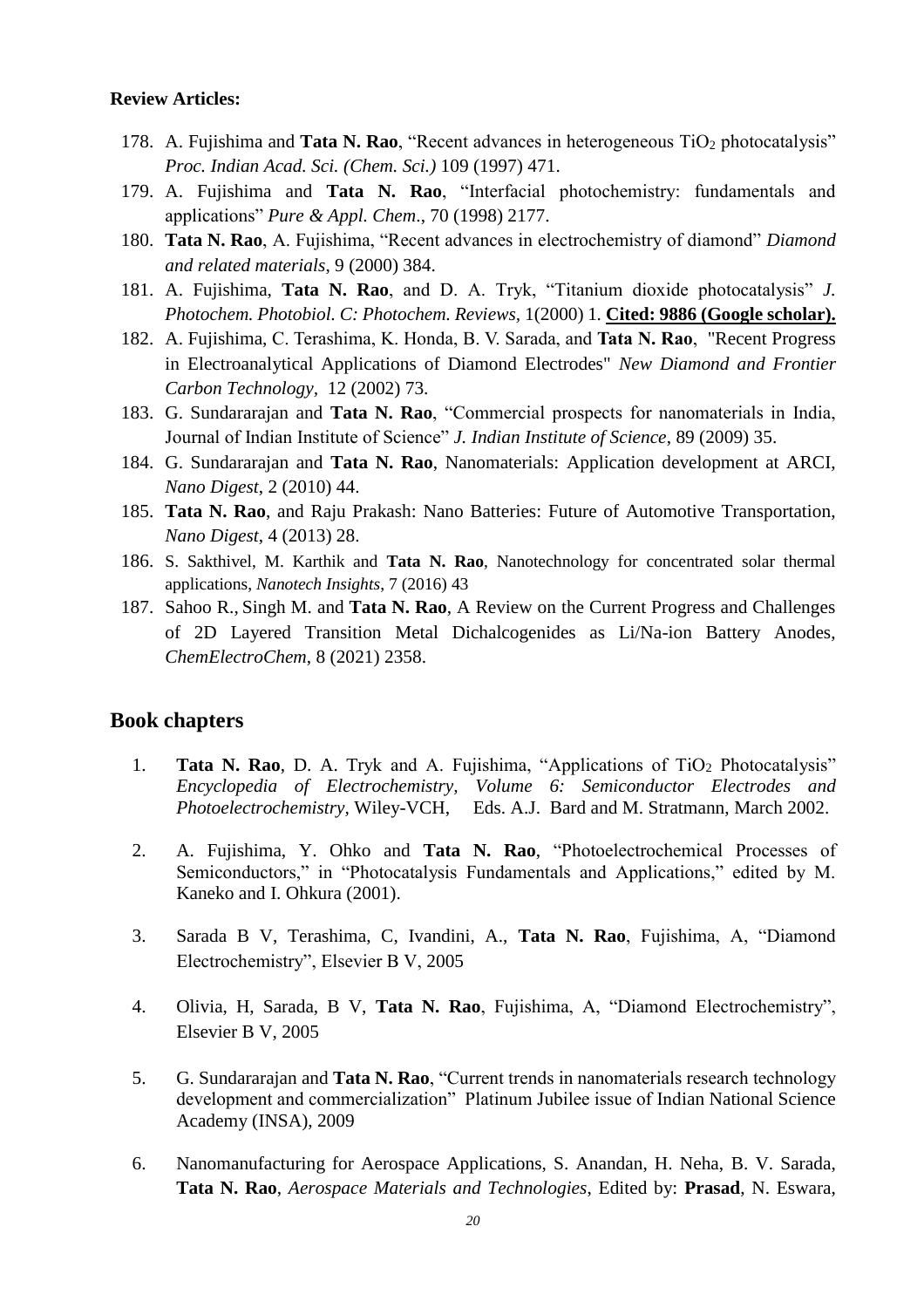**Wanhill**, R. J. H, Volume 2, 2016. Pp85.

- 7. A Chapter on "Bandgap Engineering as a Potential Tool for Quantum Efficiency Enhancement" authored by Reddy Kunda Siri Kiran Janardhana, Raju Kumar, Tata Narsinga Rao and Srinivasan Anandan in the "Nanaostructured Materials for Environmental Applications" (ed.) Subramanian Balakumar, Valérie Keller, M.V.Shankar, Springer Nature, 2021 (Page number not yet assigned).
- 8. Surendra K. Martha, Samhita Pappu, Bulusu V. Sarad, **Tata N. Rao**, A chapter on "Concept of Thermodynamic Studies in Electrochemical Storage and Conversion Systems"*,* in the book on Encyclopedia of Energy Storage, (ed.) volume 1, ISBN: 9780128197301, p 264-274, 2022.

### **Book edited**:

1. Diamond Electrochemistry: Edited by A. Fujishima, Y. Einaga, **T. N. Rao** and D.A. Tryk, Co-published by Elsevier B.V. and BKC INC; Published in 2005

## **(VIII) Patents**

- 1. Analysis method using liquid chromatograph. **WO0167089A1**
- 2. Detection method of inspection compound, and diamond electrode and device used therefore. **JP2003121410A2**
- 3. Diamond electrode for measuring concentration of glucose and measuring method and instrument using the same. **JP2002310977A2, AU0188106A5, WO0225261A1**
- 4. Electrochemical assay using an electroconductive diamond-coated electrode, and electrochemical assay system based thereon. **EP1055926A2, EP1055926A3, TW0528867B**
- 5. Method for determining concentration of xanthin type compound and sensor for use therein. **WO0198766A1, AU0174581A5**
- 6. Thiol concentration measuring method and sensor used for the same, **JP2002189016A2**

# **Patents during ARCI, Indian service**

## Indian Patents Granted

| S.N | <b>Title of Patent</b>                                                                                                        | <b>Name of Inventors</b>                               | Patent<br><b>Number</b> | Date of<br>Grant | <b>Patent</b><br>Application<br><b>Number</b> | Date of filing |
|-----|-------------------------------------------------------------------------------------------------------------------------------|--------------------------------------------------------|-------------------------|------------------|-----------------------------------------------|----------------|
| 1.  | An Improved Process<br>for the Preparation of<br>Doped Zinc Oxide<br>Nanopowder useful<br>for the Preparation of<br>Varistors | Kaliyan Hembram<br>Tata Narasinga Rao<br>R. Sundaresan | 254913                  | 03/01/2013       | 1669/DEL/2006                                 | 20/07/2006     |
| 2.  | Improved Method of<br>Producing<br>Highly<br>Stable Aqueous Nano<br>Titania Suspension                                        | Neha Hebalkar<br>T. Narasinga Rao                      | 282988                  | 28/04/2017       | 730/DEL/2009                                  | 09/04/2009     |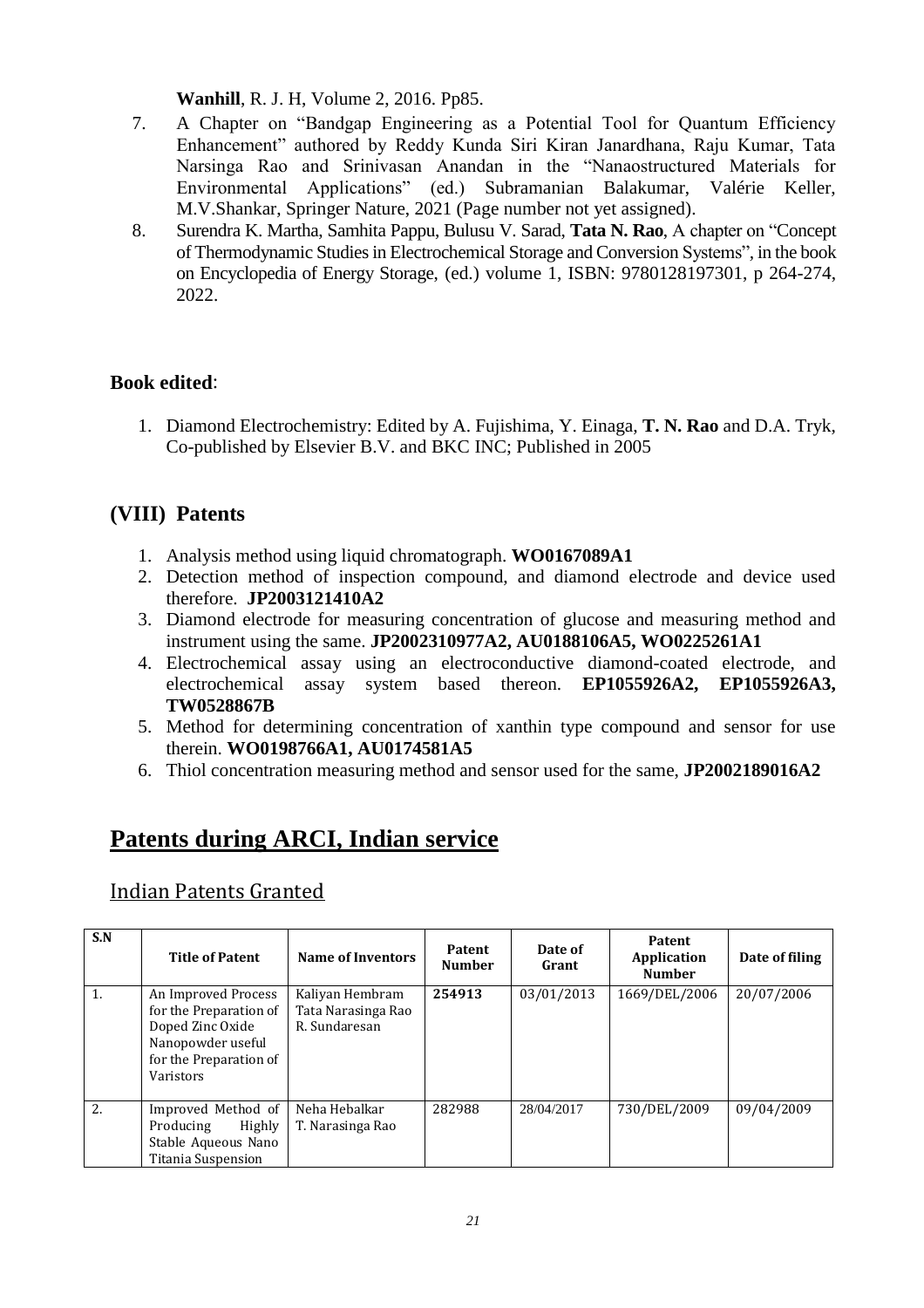| S.N | <b>Title of Patent</b>                                                                                                                           | <b>Name of Inventors</b>                                                 | Patent<br><b>Number</b> | Date of<br>Grant | Patent<br><b>Application</b><br><b>Number</b> | Date of filing |
|-----|--------------------------------------------------------------------------------------------------------------------------------------------------|--------------------------------------------------------------------------|-------------------------|------------------|-----------------------------------------------|----------------|
| 3.  | A Process for the<br>Preparation<br>of<br>Nanosilver<br>and<br>Nanosilver-Coated<br>Ceramic Powders                                              | K. Murugan<br>T. Narasinga Rao                                           | 284812                  | 30/06/2017       | 2786/DEL/2005                                 | 19/10/2005     |
| 4.  | <b>Improved Process for</b><br>the Preparation of<br>Stable Suspension of<br>Nano Silver Particles<br>having Antibacterial<br>Activity           | J. Revathi<br>Neha Hebalkar<br>T. Narasinga Rao                          | 289543                  | 14/11/2017       | 1835/DEL/2010                                 | 04/08/2010     |
| 5.  | Improved process for<br>the preparation of bi-<br>functional silica<br>Particles useful for<br>antibacterial and self<br>cleaning surfaces       | Neha Hebalkar<br>Tata Narasinga Rao                                      | 291408                  | 04/01/2018       | 3071/DEL/2010                                 | 22/12/2010     |
| 6.  | An Improved Method<br>for Producing<br>Zn <sub>0</sub><br>Nanorods                                                                               | Kaliyan Hembram<br>D. Sivaprahasam<br>Tata Narasinga Rao                 | 293775                  | 05/03/2018       | 2759/DEL/2010                                 | 19/11/2010     |
| 7.  | An Improved Process<br>for<br>Preparing<br>Nanotungsten<br>Carbide<br>Powder<br>useful for Fuel Cells                                            | K.S. Dhathathreyan<br>N. Rajalakshmi<br>T. Narasinga Rao                 | 303338                  | 22/11/2018       | 81/DEL/2007                                   | 12/01/2007     |
| 8.  | An Improved Method<br>of Preparing Porous<br><b>Silicon Compacts</b>                                                                             | Dibyendu<br>Chakravarty<br>B.V. Sarada<br>Tata Narasinga Rao             | 304349                  | 12/12/2018       | 912/DEL/2011                                  | 31/03/2011     |
| 9.  | Novel Copper Foils<br>having High<br>Hardness and<br>Conductivity and a<br>Pulse Reverse<br>Electrodeposition<br>Method for their<br>Preparation | B.V. Sarada<br>C.L.P. Pavithra<br>M. Ramakrishna<br>T. Narasinga Rao     | 306501                  | 29/01/2019       | 1028/DEL/2009                                 | 19/05/2009     |
| 10. | A Process for<br>Preparing<br>Nanocrystalline<br>Olivine Structure<br><b>Transition Metal</b><br>Phosphate Material                              | Dinesh Rangappa<br>R. Gopalan<br>Tata Narasinga Rao                      | 310620                  | 31/03/2019       | 405/DEL/2012                                  | 14/02/2012     |
| 11. | An Improved Process<br>for Preparation of<br>Nanosilver Coated<br>Ceramic Candle Filter                                                          | J. Revathi<br>K. Murugan<br>Tata Narasinga Rao                           | 327532                  | 17/12/2019       | 1249/DEL/2011                                 | 28/04/2011     |
| 12. | Method of Producing<br>Multifunctional Self<br>Assembled Mixed<br>Phase Titania<br>Spheres                                                       | Neha Y Hebalkar<br>T N Rao                                               | 335724                  | 22/04/2020       | 3777/DEL/2014                                 | 19/12/2014     |
| 13. | Methods of<br>preparation of high<br>Performance ZnO<br>varistors and<br>improved<br>compositions                                                | Kaliyan Hembram<br>Tata N. Rao<br>Raman S. Srinivasa<br>Ajit R. Kulkarni | 339072                  | 22/06/2020       | 2765/DEL/2015                                 | 03/09/2015     |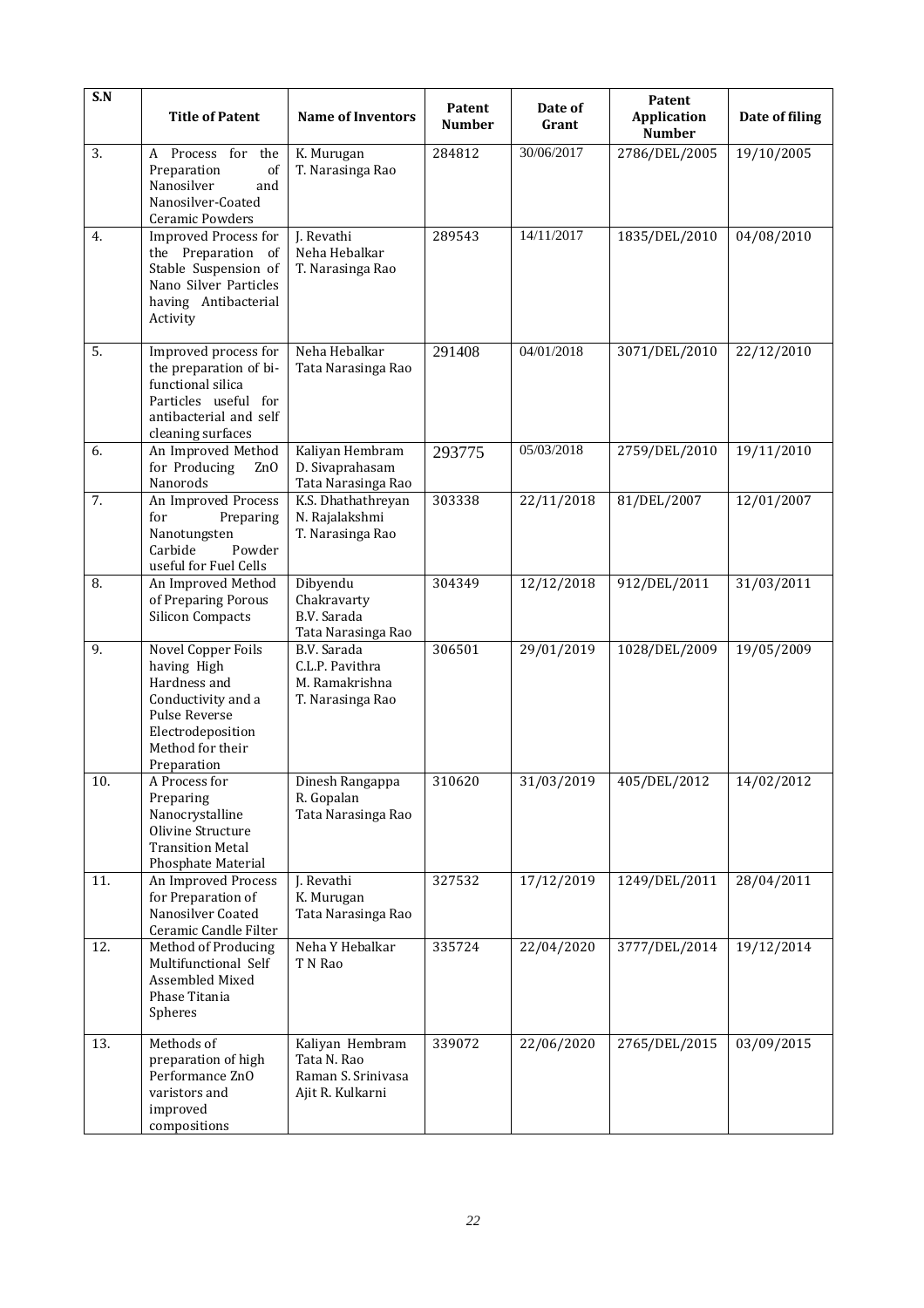| S.N | <b>Title of Patent</b>                                                                                                                                                                  | <b>Name of Inventors</b>                                     | Patent<br><b>Number</b> | Date of<br>Grant | Patent<br><b>Application</b><br><b>Number</b> | Date of filing |
|-----|-----------------------------------------------------------------------------------------------------------------------------------------------------------------------------------------|--------------------------------------------------------------|-------------------------|------------------|-----------------------------------------------|----------------|
| 14. | Method Of Producing<br>Nano Structured C-<br>TIO <sub>2</sub> Composite<br>Material For Visible<br><b>Light Active</b><br>Photocatalytic Self-<br><b>Cleaning Applications</b>          | Dr. S. Sakthivel<br>Dr. S. Anandan<br>Dr. T.N. Rao           | 340592                  | 06/07/2020       | 201811011478                                  | 28/03/2018     |
| 15. | A method of<br>producing high<br>performance lithium<br>titanate anode<br>material for lithium<br>ion battery<br>applications                                                           | S. Anandan,<br>P.M. Pratheeksha,<br>R. Vijay<br>Tata N. Rao, | 365560                  | 28/04/2021       | 201711006147                                  | 21/02/2017     |
| 16. | Method of producing<br>graphene like<br>structured<br>nanoporous carbon<br>material from Jute<br>stick based bio-waste<br>for Energy Storage<br>applications and the<br>product thereof | S. Anandan<br>K. Nanaji<br>Tata N Rao                        | 394477                  | 07/04/2022       | 201711006697                                  | 24/02/2017     |

# **Indian Patents Awaiting Grant**

| S.N              | <b>Title of Patent</b>                 | <b>Name of Inventors</b> | Patent                              | Date of filing   |
|------------------|----------------------------------------|--------------------------|-------------------------------------|------------------|
|                  |                                        |                          | <b>Application</b><br><b>Number</b> |                  |
| $\overline{1}$ . | Novel Ceramic Materials Having         | Dibyendu Chakravarty     | 3396/DEL/2005                       | 19/12/2005       |
|                  | Improved Mechanical Properties         | Tata Narasinga Rao       |                                     |                  |
|                  | and Process for their Preparation      | R. Sundaresan            |                                     |                  |
| 2.               | An Improved Process for the            | J Revathi                | 201611027145                        | 09/08/2016       |
|                  | Preparation of Stable Nano Silver      | N Satya Moulika          |                                     |                  |
|                  | <b>Suspension having Antimicrobial</b> | A Venkata Sai            |                                     |                  |
|                  | Activity                               | Atul Suresh Deshpande    |                                     |                  |
|                  |                                        | K Murugan                |                                     |                  |
|                  |                                        | Neha Yeshwanta Hebalkar  |                                     |                  |
|                  |                                        | R Vijav                  |                                     |                  |
|                  |                                        | Tata Narasinga Rao       |                                     |                  |
|                  |                                        | G Sundararajan           |                                     |                  |
| 3.               | An Improved Process of Carbon -        | J. Revathi               | 201611034531                        | 07/10/2016       |
|                  | Metal Oxide Composites Prepared        | Atul Suresh Deshpande    |                                     |                  |
|                  | by Nano Casting of Wood and the        | Tata Narasinga Rao       |                                     |                  |
|                  | <b>Product Thereof</b>                 |                          |                                     |                  |
| 4.               | Process for producing the nano         | S. Sudhakara Sarma       | 201911025690                        | 27/06/2019       |
|                  | Boron by cryo-milling                  | R. Vijay                 |                                     |                  |
|                  |                                        | T.N. Rao                 |                                     |                  |
| $\overline{5}$ . | Method of Producing Nanoporous         | K. Nannji                | 20201100739                         | $20 - 02 - 2020$ |
|                  | Graphene Sheetlike Structured          | Pavan Srinivas V         |                                     |                  |
|                  | High and Low Surface Area              | Sriniyasan Anandan       |                                     |                  |
|                  | Carbon Sheets from Petroleum           | Tata N Rao               |                                     |                  |
|                  | Coke                                   | Narayanan Krishnamurthy  |                                     |                  |
|                  |                                        | Ramachandra Rao Bojja    |                                     |                  |
|                  |                                        | Malay Pramanik           |                                     |                  |
| 6.               | METHOD OF PRODUCING                    | Mani Karthik             | 202011027265                        | 26/06/2020       |
|                  | POROUS PARTICLES-FIBERS                | R. Vijay                 |                                     |                  |
|                  | <b>CARBON COMPOSITE MATERIAL</b>       | T.N. Rao                 |                                     |                  |
|                  | <b>FOR SUPERCAPACITOR</b>              |                          |                                     |                  |